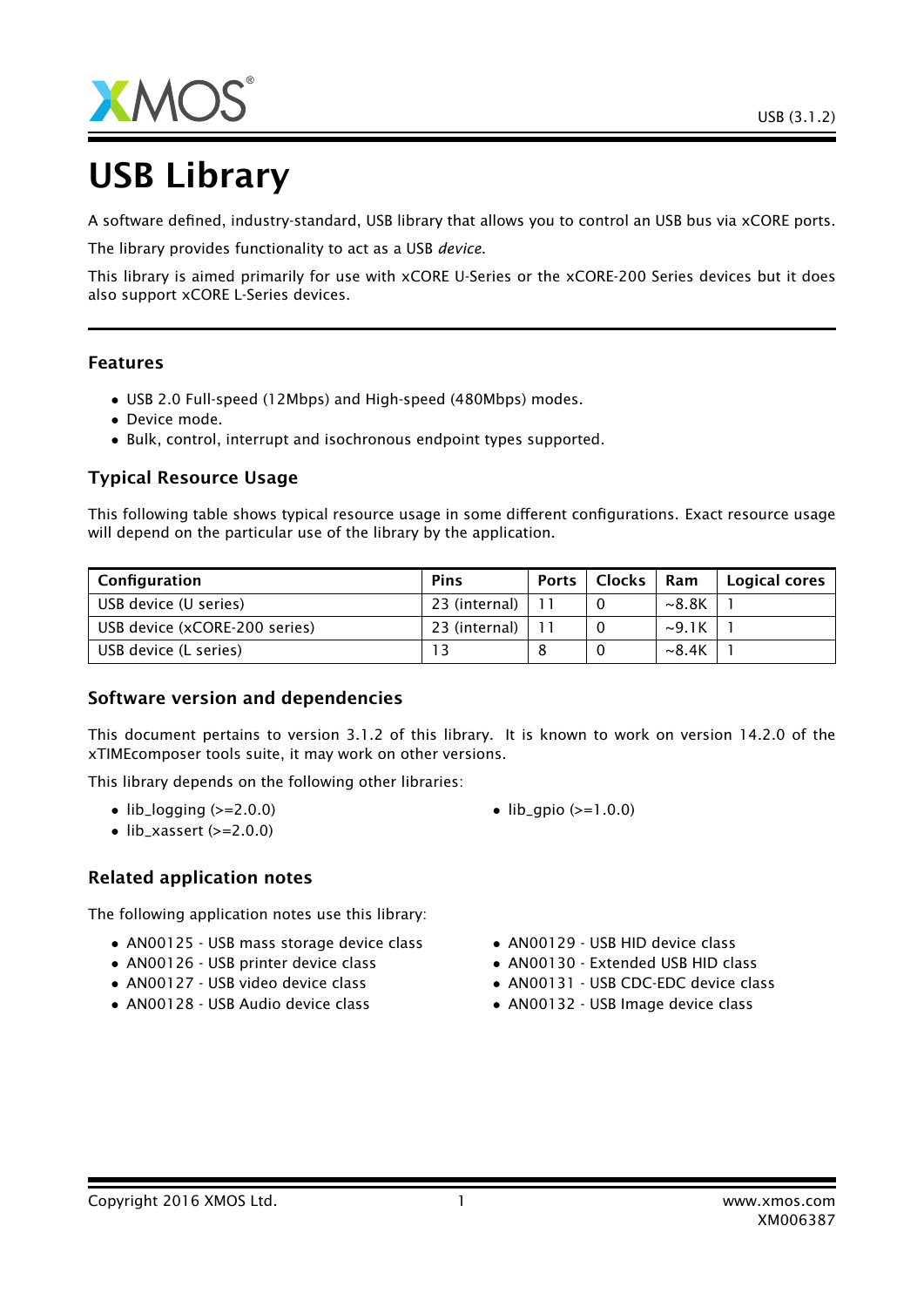

# 1 Hardware setup

#### 1.1 Physical characteristics and setup

Details on the physical characteristics and how to integrate the USB connection to the xCORE device into your system are all contain in the devices datasheet. *Please refer to the device datasheet for this information*.

#### 1.2 Ports/Pins

#### 1.2.1 U-Series

The U-Series of devices have an integrated USB transceiver. Some ports are used to communicate with the USB transceiver inside the U-Series packages. These ports/pins should not be used when USB functionality is enabled. The ports/pins are shown in Table [1.](#page-1-0)

| Pin   | Port             |                  |             |                 |        |
|-------|------------------|------------------|-------------|-----------------|--------|
|       | 1b               | 4b               | 8b          | 16 <sub>b</sub> | 32b    |
| X0D02 |                  | P4A0             | <b>P8A0</b> | P16A0           | P32A20 |
| X0D03 |                  | <b>P4A1</b>      | <b>P8A1</b> | P16A1           | P32A21 |
| X0D04 |                  | P4B <sub>0</sub> | <b>P8A2</b> | P16A2           | P32A22 |
| X0D05 |                  | <b>P4B1</b>      | <b>P8A3</b> | P16A3           | P32A23 |
| X0D06 |                  | P4B <sub>2</sub> | <b>P8A4</b> | P16A4           | P32A24 |
| X0D07 |                  | P4B3             | <b>P8A5</b> | P16A5           | P32A25 |
| X0D08 |                  | P4A2             | <b>P8A6</b> | P16A6           | P32A26 |
| X0D09 |                  | <b>P4A3</b>      | <b>P8A7</b> | P16A7           | P32A27 |
| X0D23 | P1H0             |                  |             |                 |        |
| X0D25 | P <sub>1JO</sub> |                  |             |                 |        |
| X0D26 |                  | <b>P4E0</b>      | <b>P8C0</b> | P16B0           | P32A28 |
| X0D27 |                  | <b>P4E1</b>      | <b>P8C1</b> | P16B1           | P32A29 |
| X0D28 |                  | P <sub>4F0</sub> | <b>P8C2</b> | P16B2           |        |
| X0D29 |                  | <b>P4F1</b>      | <b>P8C3</b> | P16B3           |        |
| X0D30 |                  | P4F <sub>2</sub> | <b>P8C4</b> | P16B4           |        |
| X0D31 |                  | P4F3             | <b>P8C5</b> | P16B5           |        |
| X0D32 |                  | <b>P4E2</b>      | <b>P8C6</b> | P16B6           | P32A30 |
| X0D33 |                  | <b>P4E3</b>      | <b>P8C7</b> | P16B7           | P32A31 |
| X0D34 | P1KO             |                  |             |                 |        |
| X0D36 | <b>P1M0</b>      |                  | <b>P8D0</b> | P16B8           |        |
| X0D37 | <b>P1N0</b>      |                  | <b>P8C1</b> | P16B1           |        |
| X0D38 | P1O0             |                  | <b>P8C2</b> | P16B2           |        |
| X0D39 | <b>P1P0</b>      |                  | <b>P8C3</b> | P16B3           |        |

<span id="page-1-0"></span>Table 1: U-Series required pin/port connections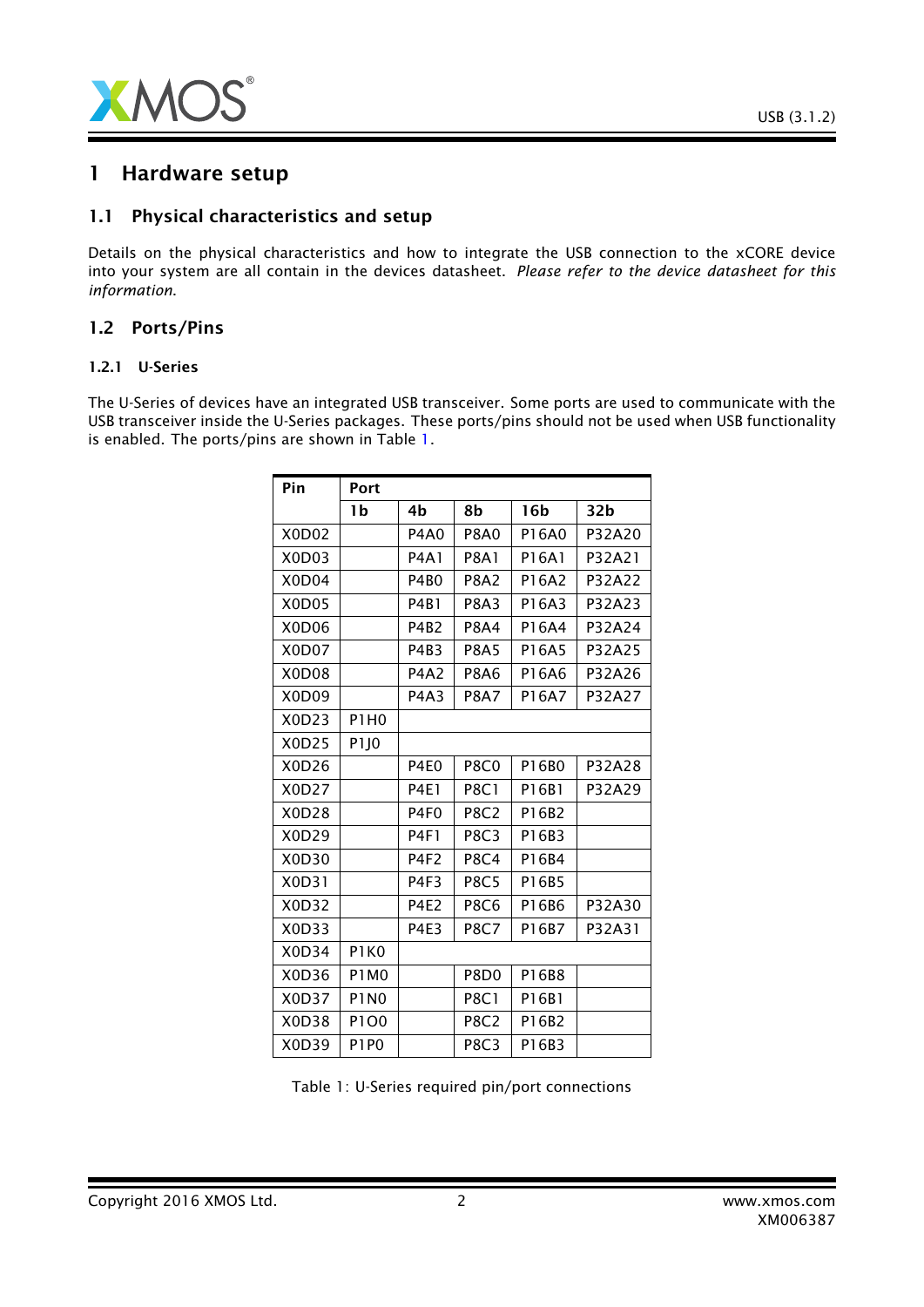

#### 1.2.2 xCORE-200 Series

The xCORE 200 series of devices have an integrated USB transceiver. Some ports are used to communicate with the USB transceiver inside the xCORE-200 series packages. These ports/pins should not be used when USB functionality is enabled. The ports/pins are shown in Table [2.](#page-2-0)

| Pin                            | Port                          |                               |             |                 |                 |
|--------------------------------|-------------------------------|-------------------------------|-------------|-----------------|-----------------|
|                                | 1b                            | 4b                            | 8b          | 16 <sub>b</sub> | 32 <sub>b</sub> |
| X0D00                          | <b>P1A0</b>                   |                               |             |                 |                 |
| X0D02                          |                               | <b>P4A0</b>                   | <b>P8A0</b> | P16A0           | P32A20          |
| X <sub>0</sub> D <sub>03</sub> |                               | <b>P4A1</b>                   | <b>P8A1</b> | P16A1           | P32A21          |
| X <sub>0</sub> D <sub>04</sub> |                               | <b>P4B0</b>                   | <b>P8A2</b> | P16A2           | P32A22          |
| X0D13                          |                               | <b>P4B1</b>                   | <b>P8A3</b> | P16A3           | P32A23          |
| X0D22                          |                               | <b>P4B2</b>                   | <b>P8A4</b> | P16A4           | P32A24          |
| X0D23                          |                               | P4B3                          | <b>P8A5</b> | P16A5           | P32A25          |
| X0D34                          |                               | <b>P4A2</b>                   | <b>P8A6</b> | P16A6           | P32A26          |
| X0D09                          |                               | <b>P4A3</b>                   | <b>P8A7</b> | P16A7           | P32A27          |
| X0D10                          | P <sub>1</sub> C <sub>0</sub> |                               |             |                 |                 |
| X0D12                          | P1E0                          |                               |             |                 |                 |
| X0D13                          | P1FO                          |                               |             |                 |                 |
| X0D14                          |                               | P <sub>4</sub> C <sub>0</sub> | <b>P8B0</b> | P16A8           |                 |
| X0D15                          |                               | <b>P4C1</b>                   | <b>P8B1</b> | P16A9           |                 |
| X0D16                          |                               | P <sub>4</sub> D <sub>0</sub> | <b>P8B2</b> | P16A10          |                 |
| X0D17                          |                               | P <sub>4</sub> D <sub>1</sub> | <b>P8B3</b> | P16A11          |                 |
| X0D18                          |                               | P <sub>4</sub> D <sub>2</sub> | <b>P8B4</b> | P16A12          |                 |
| X0D19                          |                               | P <sub>4</sub> D <sub>3</sub> | <b>P8B5</b> | P16A13          |                 |
| X0D20                          |                               | P <sub>4</sub> C <sub>2</sub> | <b>P8B6</b> | P16A14          |                 |
| X0D21                          |                               | P <sub>4C3</sub>              | <b>P8B7</b> | P16A15          |                 |
| X0D22                          | P <sub>1</sub> G <sub>0</sub> |                               |             |                 |                 |
| X0D23                          | P1H0                          |                               |             |                 |                 |
| X0D24                          | P110                          |                               |             |                 |                 |
| X0D34                          | P1K0                          |                               |             |                 |                 |

<span id="page-2-0"></span>Table 2: xCORE-200 series required pin/port connections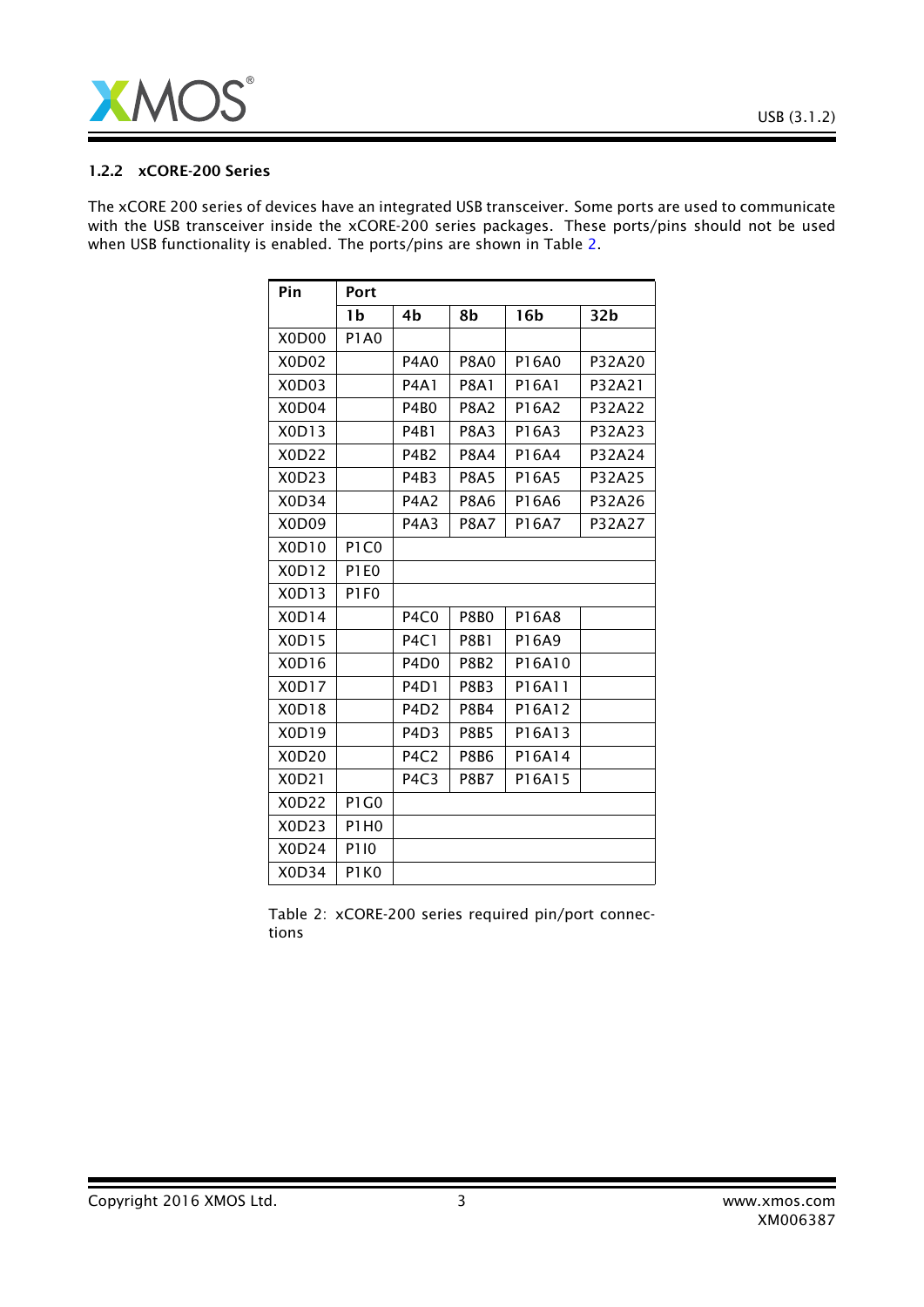

#### 1.2.3 L-Series

The ports used for the physical connection to the external ULPI transceiver must be connected as shown in Table [3.](#page-3-0)

| Pin   | Port        |                               |             | <b>Signal</b>    |
|-------|-------------|-------------------------------|-------------|------------------|
|       | 1b          | 4b                            | 8b          |                  |
| X0D12 | <b>P1E0</b> |                               |             | <b>ULPI STP</b>  |
| X0D13 | P1F0        |                               |             | <b>ULPI NXT</b>  |
| X0D14 |             | P4C0                          | P8B0        | $ULPI_DATA[7:0]$ |
| X0D15 |             | <b>P4C1</b>                   | P8B1        |                  |
| X0D16 |             | P4D <sub>0</sub>              | P8B2        |                  |
| X0D17 |             | P4D1                          | P8B3        |                  |
| X0D18 |             | P4D <sub>2</sub>              | P8B4        |                  |
| X0D19 |             | P4D3                          | P8B5        |                  |
| X0D20 |             | P4C2                          | P8B6        |                  |
| X0D21 |             | P <sub>4</sub> C <sub>3</sub> | <b>P8B7</b> |                  |
| X0D22 | P1 G0       |                               |             | ulpi dir         |
| X0D23 | P1H0        |                               |             | <b>ULPI_CLK</b>  |
| X0D24 | P110        |                               |             | ULPI RST N       |

<span id="page-3-0"></span>Table 3: ULPI required pin/port connections

In addition some ports are used internally when the XUD library is in operation. For example pins X0D2- X0D9, X0D26-X0D33 and X0D37-X0D43 on an XS1-L device should not be used.

Please refer to the device datasheet for further information on which ports are available.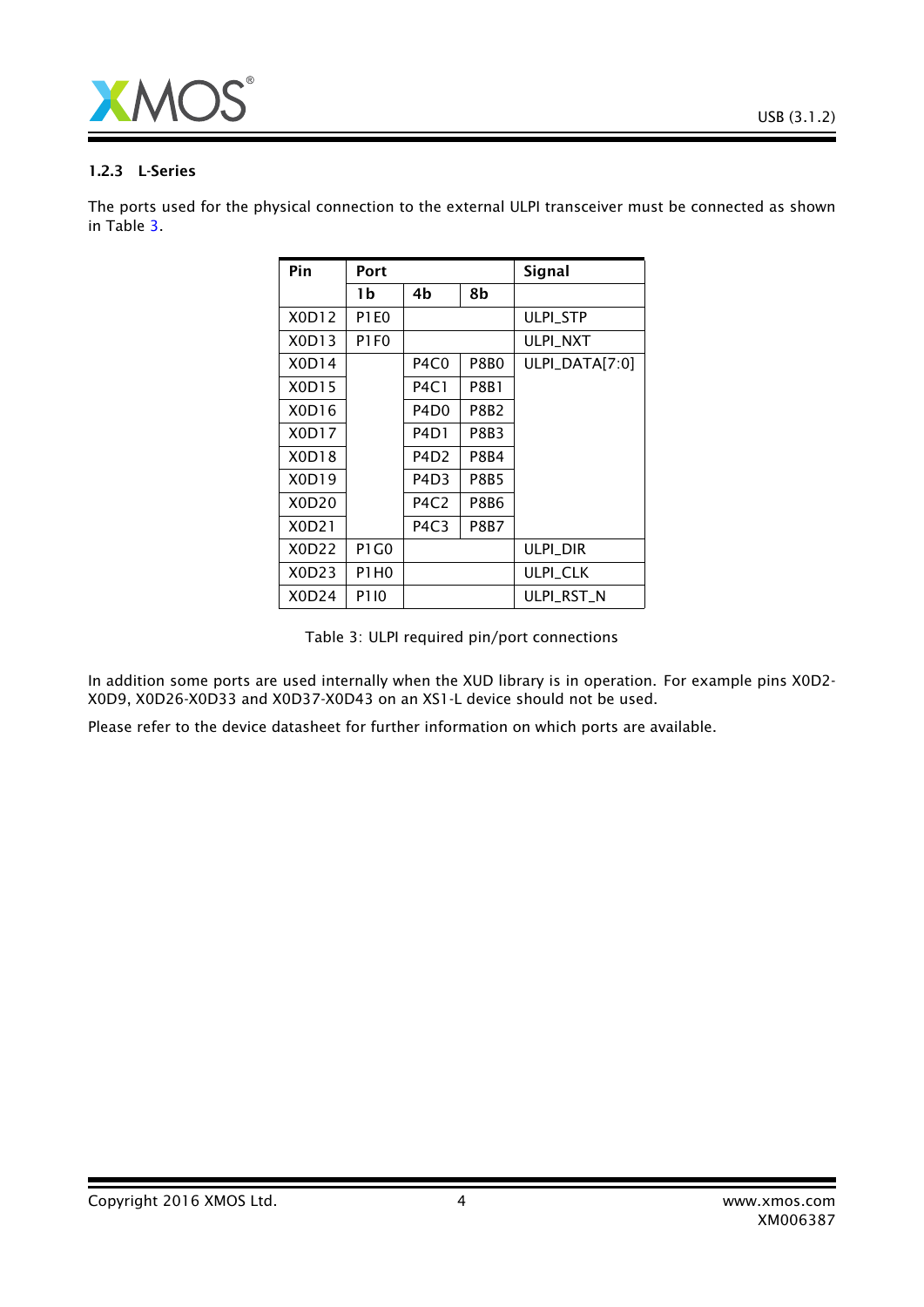

# 2 Usage

The USB library consists of a single main component: the XUD device driver. A typical application will use have the following software architecture:



Figure 1: USB task diagram

Here, the application interacts with the USB library in two ways. Data is sent and received directly from the XUD component. This provides the path to the USB Endpoints of the device. Multiple tasks can be connected to the XUD component to handle multiple endpoints in parallel. The application also interacts with the special USB Endpoint 0 which handle configuration calls to the host. Each application will develop its own Endpoint 0 code using the functions provided by the USB library.

# 2.1 The XUD (XMOS USB device) driver

The XUD component performs all the low-level I/O operations required to meet the USB 2.0 specification. This processing goes up to and includes the transaction level. It removes all low-level timincg requirements from the application, allowing quick development of all manner of USB devices. The XUD Library allows the implementation of both full-speed and high-speed USB 2.0 devices on U-Series, xCORE-200 Series and L-Series devices.

The U-Series and xCORE-200 Series include an integrated USB transceiver. For the L-Series the implementation requires the use of an external ULPI transceiver such as the SMSC USB33XX range. Two variant of the component, with identical interfaces, are provided - one for U- and xCORE-200 Series and one for L-Series devices.

The XUD component runs in a single core with endpoint and application cores communicating with it via a combination of channel communication and shared memory variables.

There is one channel per IN or OUT endpoint. Endpoint 0 (the control endpoint) requires two channels, one for each direction. Note, that throughout this document the USB nomenclature is used: an OUT endpoint is used to transfer data from the host to the device, an IN endpoint is used when the host requests data from the device. Connected tasks must be ready to communicate with the XUD component whenever the host demands its attention. If not, the XUD component will NAK.

It is important to note that, for performance reasons, tasks communicate with the XUD component using a combination of both xC channels and shared memory. It is therefore madatory that *all cores that directly communicate with the XUD task must be on the same tile as the task itself*.

The main XUD task is implement by the xud() function (for U-series and xCORE-200 series devices) or the xud\_l\_series() function (for L-series devices). The function should be called directly from the top-level par statement in main() to ensure that the XUD Library is ready within the 100ms allowed by the USB specification.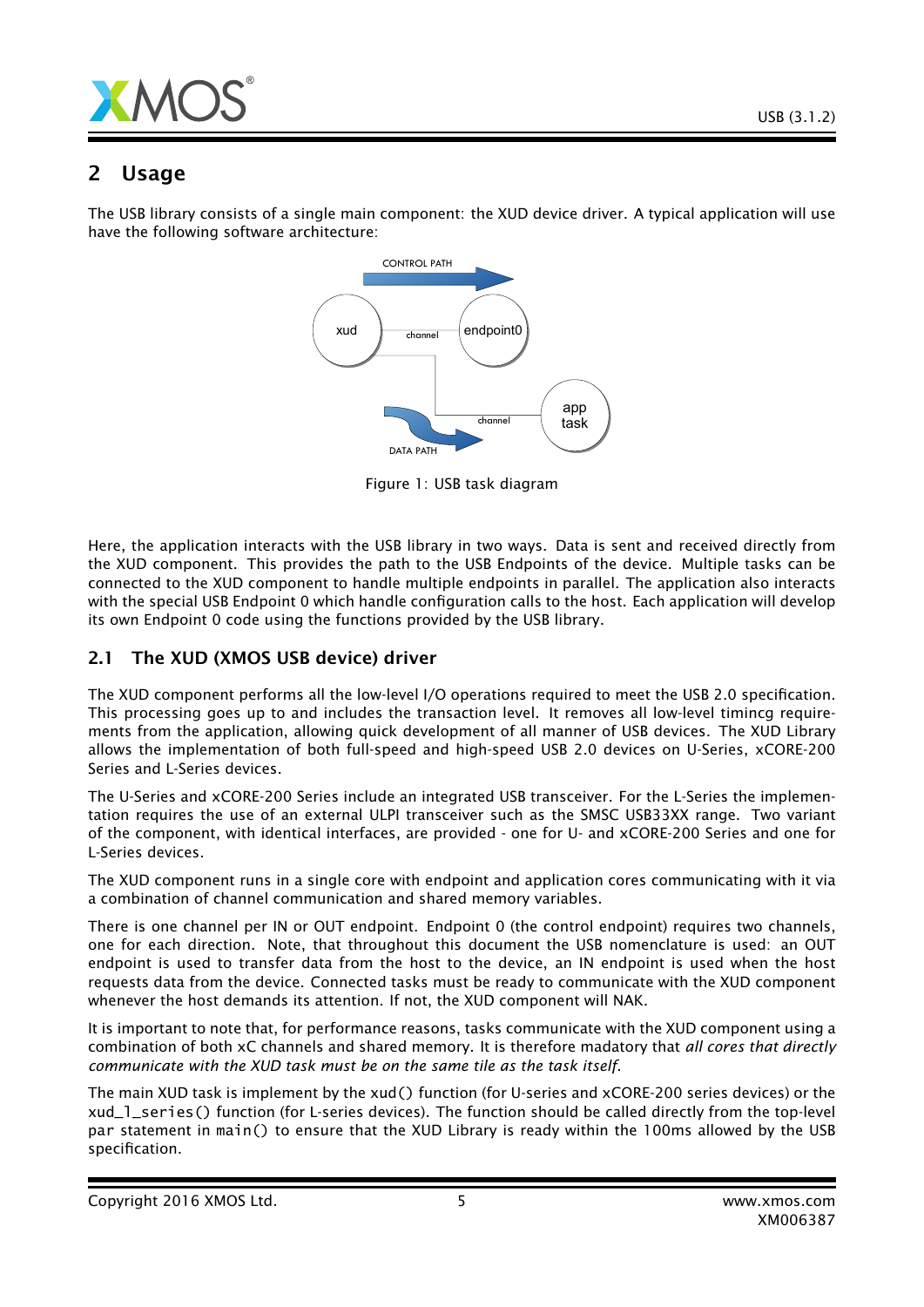

# 2.2 Core speed

Due to I/O requirements, the XUD component requires a guaranteed MIPS rate to ensure correct operation. This means that core count restrictions must be observed. The XUD task must run on a core running at least at a speed of 80 MHz.

This means that for an xCORE device running at 400MHz there should be no more than five cores executing at any time when using the XUD. For a 500MHz device no more than six cores shall execute at any one time when using the XUD.

This restriction is only a requirement on the tile on which the XUD component is running. For example, the other tile on an L16 device is unaffected by this restriction.

# 2.3 Setting up the XUD in your program

In your main function, the application must call the xud or xud\_1\_series function:

```
int main()
{
    chan c_ep_out[3], c_ep_in[2];
    par {
        on tile[0]: xud(c_ep_out, 3,
                         c_ep_in, 2,
                        null, XUD_SPEED_HS, XUD_PWR_SELF);
        on tile[0]: Endpoint0(c_ep_out[0], c_ep_in[0]);
        // Application specific cores
        ...
    }
    return 0;
}
```
The XUD is connected to an array of channels for the IN endpoints and an array of channels for the OUT endpoints.

# 2.4 Endpoint addresses

Endpoint 0 uses index 0 of both the endpoint type table and the channel array. The address of other endpoints must also correspond to their index in the endpoint table and the channel array.

# 2.5 **PwrConfig**

The PwrConfig parameter to XUD function indicates if the device is bus or self-powered.

Valid values for this parameter are XUD\_PWR\_SELF and XUD\_PWR\_BUS.

When XUD\_PWR\_SELF is used, the XUD monitors the VBUS input for a valid voltage and reponds appropriately. The USB Specification states that the devices pull-ups must be disabled when a valid VBUS is not present. This is important when submitting a device for compliance testing since this is explicitly tested.

If the device is bus-powered XUD\_PWR\_SELF can be used since is assumed that the device is not powered up when VBUS is not present and therefore no voltage monitoring is required. In this configuration the VBUS input to the device/PHY need not be present.

XUD\_PWR\_BUS can be used in order to run on a self-powered board without provision for VBUS wiring to the PHY/device, but this is not advised.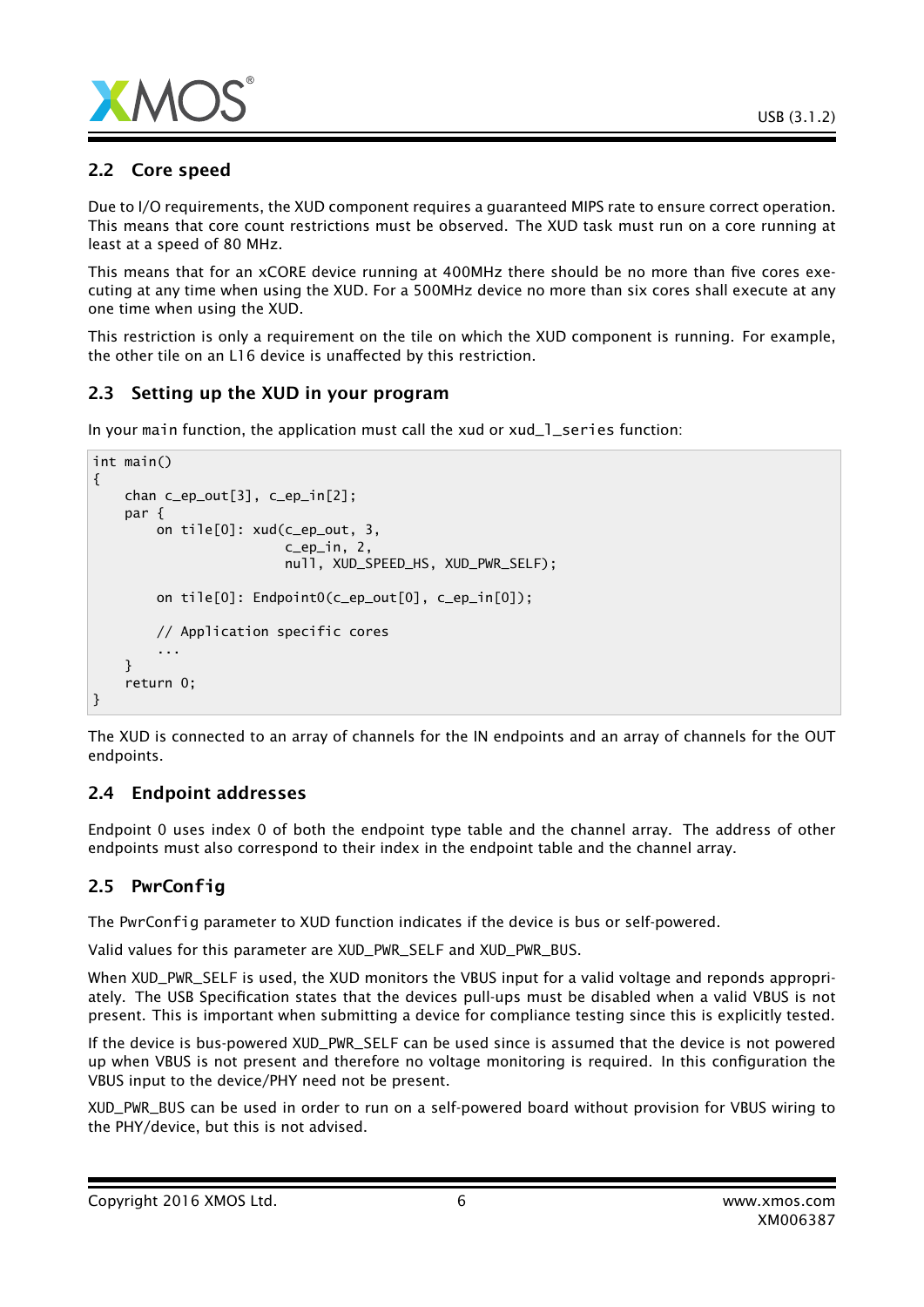

#### 2.6 Endpoint communication with the XUD component

Communication state between a core and the XUD component is encapsulated in an opaque type XUD\_ep (see [§3.2\)](#page-13-0).

All client calls communicating with the XUD component pass in this type. These data structures can be created at the start of execution of a client core with using XUD\_InitEp() that takes as an argument the endpoint channel connected to the XUD Library. This function also takes an argument to indicate the transfer-type of the endpoint (bulk, control, isochronous or interrupt) as well as whether the endpoint wishes to be informed about bus-resets (see [§2.9\)](#page-7-0).

For example, this code initializes a bulk endpoint:

```
void my_application(chanend c_ep_out) {
  XUD_ep ep_out = XUD_InitEp(chan_ep0_out, XUD_EPTYPE_BUL);
   ...
```
The endpoint types are show in the following table:

| <b>Type</b>    | <b>Description</b>   |
|----------------|----------------------|
| XUD_EPTYPE_ISO | Isochronous endpoint |
| XUD EPTYPE INT | Interrupt endpoint   |
| XUD_EPTYPE_BUL | <b>Bulk endpoint</b> |
| XUD_EPTYPE_CTL | Control endpoint     |
| XUD_EPTYPE_DIS | Disabled endpoint    |

Table 4: Endpoint types

In addition XUD\_STATUS\_ENABLE can be ORed ino the endpoint type to indicate an endpoints that wishes to be informed of USB bus resets (see [§2.9\)](#page-7-0).

#### 2.7 Blocking sending and receiving data

An application specific endpoint can send data using several functions described in [§3.2.](#page-13-0) In particular XUD\_SetBuffer() will send data from the host and XUD\_GetBuffer() will receive data from the host. These functions will automatically deal with any low-level complications required such as Packet ID toggling etc.

The XUD\_SetBuffer\_EpMax function provides a similar function to XUD\_SetBuffer function but it breaks the data up in packets of a fixed maximum size. This is especially useful for control transfers where large descriptors must be sent in typically 64 byte transactions.

Here is an example of sending a 4 bytes packet to the host:

```
void my_application(chanend c_ep_in) {
 XUD_ep ep_out = XUD_InitEp(chan_ep0_in, XUD_EPTYPE_BUL);
  ...
 char data[4];
  ...
 XUD_SetBuffer(ep_hid, data, 4);
  ...
```
Note that these functions are blocking - they will wait until the host performs the transaction with the device before you program can proceed.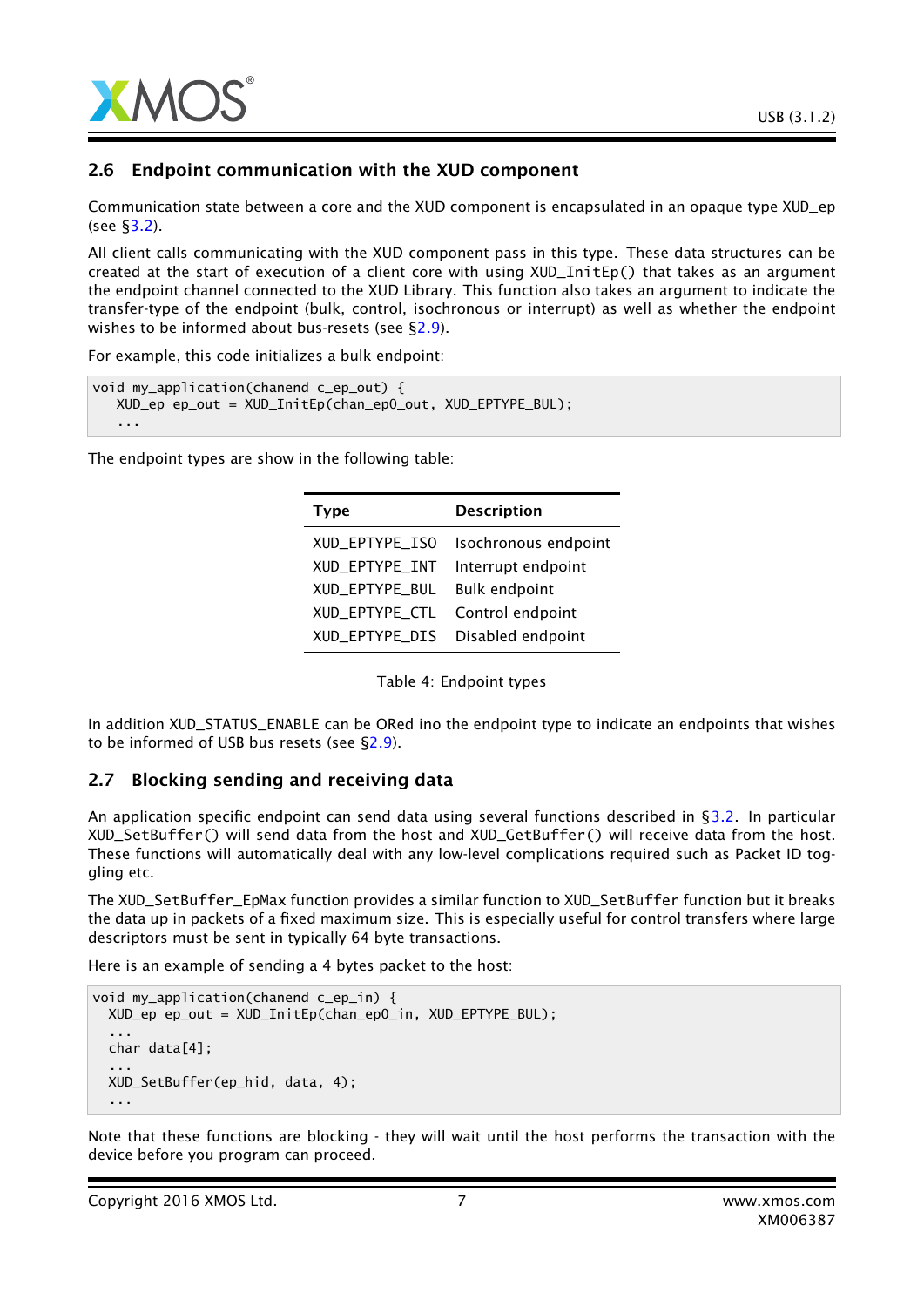

## 2.8 Asynchronous sending and recieving of data

Functions such as XUD\_SetBuffer() and XUD\_GetBuffer() block until data has either been successfully sent or received to or from the host. For this reason it is not generally possible to handle multiple endpoints in a single core efficiently (or at all, depending on the protocols involved). The XUD library therefore provides functions to allow the separation of requesting to send/receive a packet and the notification of a successful transfer. This is based on the xC select statement language feature.

General operation is as follows:

- An XUD\_SetReady\_ function is called to mark an endpoint as ready to send or receive data. (see [§3.2\)](#page-13-0)
- An select statement is used to wait for, and capture, send/receive notifications from the XUD task.

Once an endpoint has been marked ready to send/receive by calling one of the above XUD\_SetReady\_ functions, a select statement can be used to handle notifications of a packet being sent/received from the XUD tasks. These notifications are communicated via channels and can be handled via the XUD\_\*\_Select functions.

The following example shows these asynchronous functions in use:

```
void ExampleEndpoint(chanend c_ep_out, chanend c_ep_in) {
   unsigned char rxBuffer[1024];
   unsigned char txBuffer[] = {0, 1, 2, 3, 4};
   int length, returnVal;
  XUD_ep ep_out = XUD_InitEp(c_ep_out, XUD_EPTYPE_BUL);
  XUD_ep ep_in = XUD_InitEp(c_ep_in, XUD_EPTYPE_BUL);
  /* Mark OUT endpoint as ready to receive */
  XUD_SetReady_Out(ep_out, rxBuffer);
  XUD_SetReady_In(ep_in, txBuffer, 5);
  while(1) \{select {
     case XUD_GetData_Select(c_ep_out, ep_out, length):
         /* Packet from host recieved */
         for(int i = 0; i< length; i++) {
           /* Process packet... */
         }
        /* Mark EP as ready again */
        XUD_SetReady_Out(ep_out, rxBuffer);
        break;
      case XUD_SetData_Select(c_ep_in, ep_in, returnVal):
        /* Packet successfully sent to host */
        /* Create new buffer */
        for(int i = 0; i < 5; i++) {
          txBuffer[i]++;
        }
        /* Mark EP as ready again */
        XUD_SetReady_In(ep_in, txBuffer, 5);
        break;
   }
  }
 }
```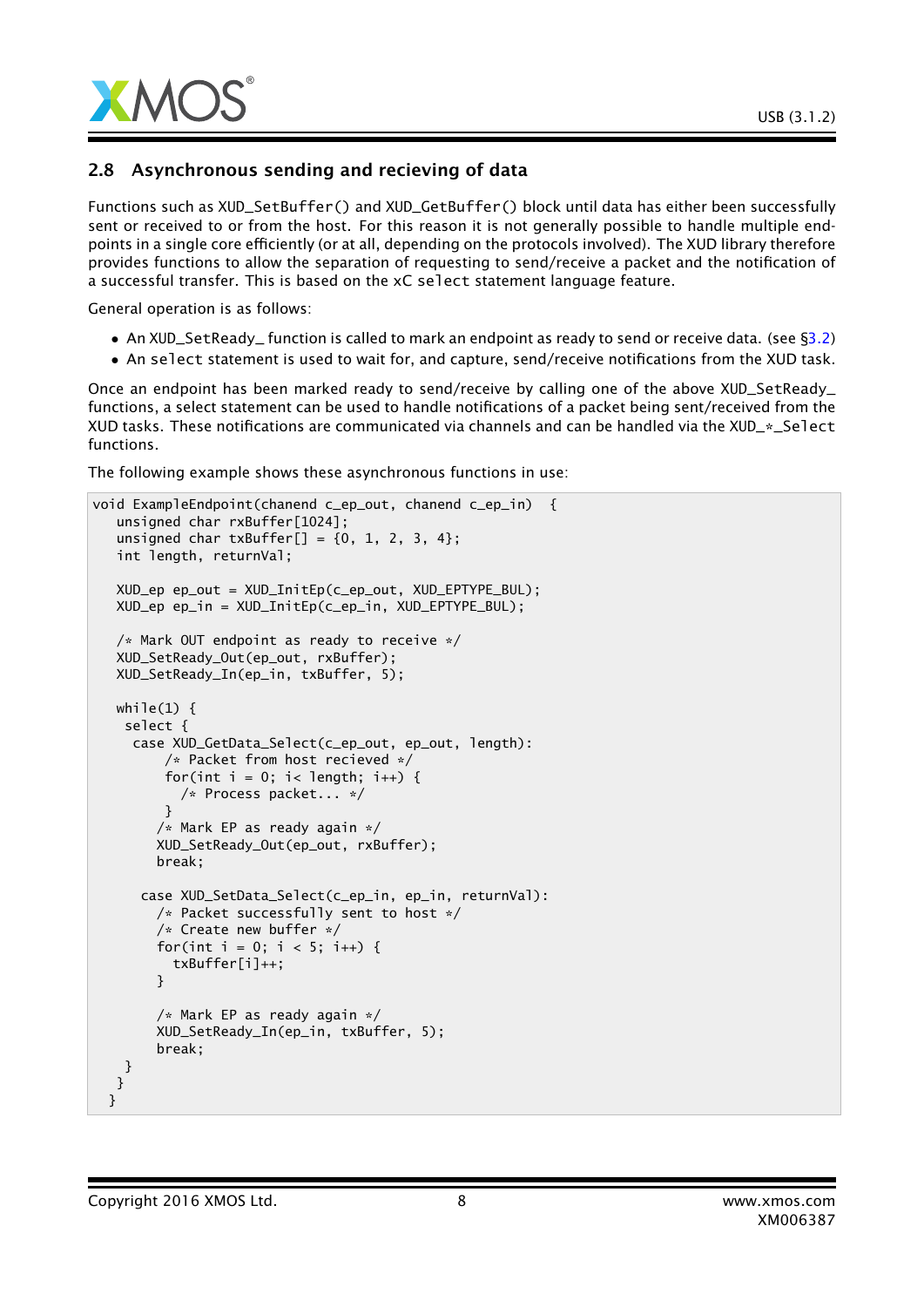

## 2.9 Status reporting

Status reporting on an endpoint can be enabled so that bus state is known. This is achieved by ORing XUD\_STATUS\_ENABLE into the endpoint type when calling the XUD\_InitEp() function.

This means that endpoints are notified of USB bus resets (and bus-speed changes). The XUD access functions (XUD\_SetBuffer(), XUD\_GetBuffer()) return XUD\_RES\_RST if a USB bus reset is detected.

After a reset notification has been received, the endpoint must call the XUD\_ResetEndpoint() function. This will return the current bus speed.

# 2.10 SOF Channel

An application can pass a channel-end to the c\_sof parameter of the XUD component. This will cause a word of data to be output every time the device receives a SOF from the host. This can be used for timing information for audio devices etc. If this functionality is not required null should be passed as the parameter. Please note, if a channel-end is passed into XUD component there must be a responsive task ready to receive SOF notifications otherwise the XUD component will be blocked attempting to send these messages.

#### 2.11 USB Test Modes

XUD supports the required test modes for USB Compliance testing.

XUD accepts commands from the endpoint 0 channels (in or out) to signal which test mode to enter via the XUD\_SetTestMode() function. The commands are based on the definitions of the Test Mode Selector Codes in the USB 2.0 Specification Table 11-24. The supported test modes are summarised in Table [5.](#page-8-0)

| Value | <b>Test Mode Description</b> |
|-------|------------------------------|
|       | Test_J                       |
| 2     | Test K                       |
| ર     | Test_SEO_NAK                 |
|       | <b>Test Packet</b>           |

<span id="page-8-0"></span>Table 5: Supported Test Mode Selector Codes

The passing other codes endpoints other than 0 to XUD\_SetTestMode() could result in undefined behaviour.

As per the USB 2.0 Specification a power cycle or reboot is required to exit the test mode.

#### 2.12 Implementing your own Endpoint 0 handler

It is necessary to create an implementation for endpoint 0 which takes two channels, one for IN and one for OUT. It can take an optional channel for test (see the Test Modes section of XMOS USB Device (XUD) Library).

void Endpoint0(chanend chan\_ep0\_out, chanend chan\_ep0\_in, chanend ?c\_usb\_test) {

Every endpoint must be initialized using the XUD\_InitEp() function. For endpoint 0 this is looks like:

```
XUD_ep ep0_out = XUD_InitEp(chan_ep0_out, XUD_EPTYPE_CTL | XUD_STATUS_ENABLE);
XUD_ep ep0_in = XUD_InitEp(chan_ep0_in, XUD_EPTYPE_CTL | XUD_STATUS_ENABLE);
```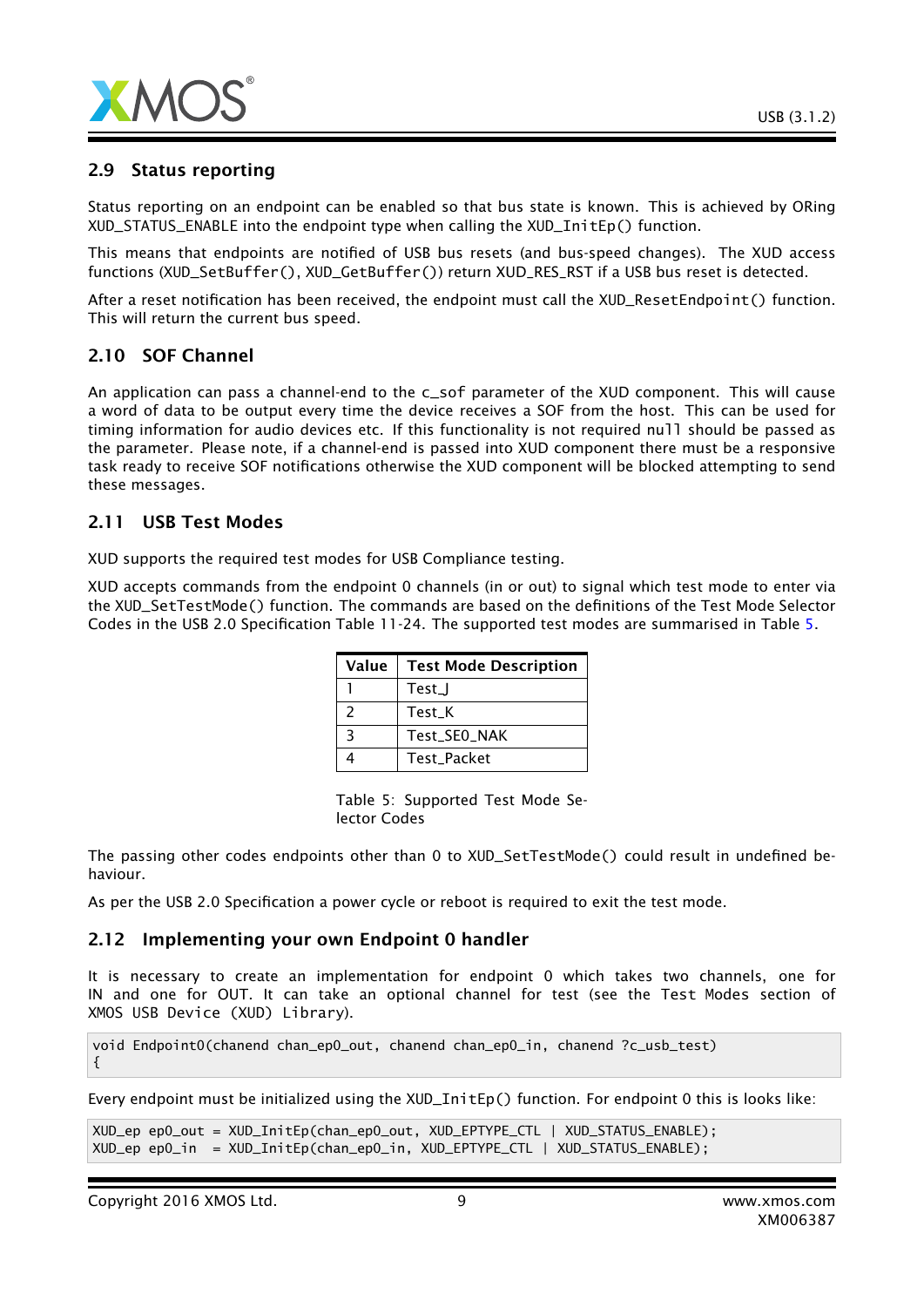

Typically the minimal code for endpoint 0 loops making call to USB\_GetSetupPacket(), parses the USB\_SetupPacket\_t for any class/applicaton specific requests. Then makes a call to USB\_StandardRequests(). And finally, calls XUD\_ResetEndpoint() if there have been a bus-reset. For example:

```
while(1){
    /* Returns XUD_RES_OKAY on success, XUD_RES_RST for USB reset */
    XUD_Result_t result = USB_GetSetupPacket(ep0_out, ep0_in, sp);
    if(result == XUD_RES_OKAY)
    {
        switch(sp.bmRequestType.Type)
        {
            case BM_REQTYPE_TYPE_CLASS:
                switch(sp.bmRequestType.Receipient)
                {
                    case BM_REQTYPE_RECIP_INTER:
                        // Optional class specific requests.
                        break;
                    ...
                }
                break;
            ...
        }
        result = USB_StandardRequests(ep0_out, ep0_in,
                devDesc, devDescLen, ...);
    }
    if(result == XUD_RES_RST)
        usbBusSpeed = XUD_ResetEndpoint(ep0_out, ep0_in);
}
```
The code above could also over-ride any of the requests handled in USB\_StandardRequests() for custom functionality.

Note, class specific code should be inserted before USB\_StandardRequests() is called since if USB\_StandardRequests() cannot handle a request it marks the Endpoint stalled to indicate to the host that the request is not supported by the device.

USB\_StandardRequests() takes char array parameters for device descriptors for both high and fullspeed. Note, if null is passed as the full-speed descriptor the high-speed descriptor is used in full-speed mode and vice versa.

Note that on reset the XUD\_ResetEndpoint() function returns the negotiated USB speed (i.e. full or high speed).

# 2.13 Device descriptors

USB device descriptors must be provided for each USB device. They are used to identify the USB device's vendor ID, product ID and detail all the attributes of the advice as specified in the USB 2.0 standard. It is beyond the scope of this document to give details of writing a descriptor, please see the relevant USB Specification Documents.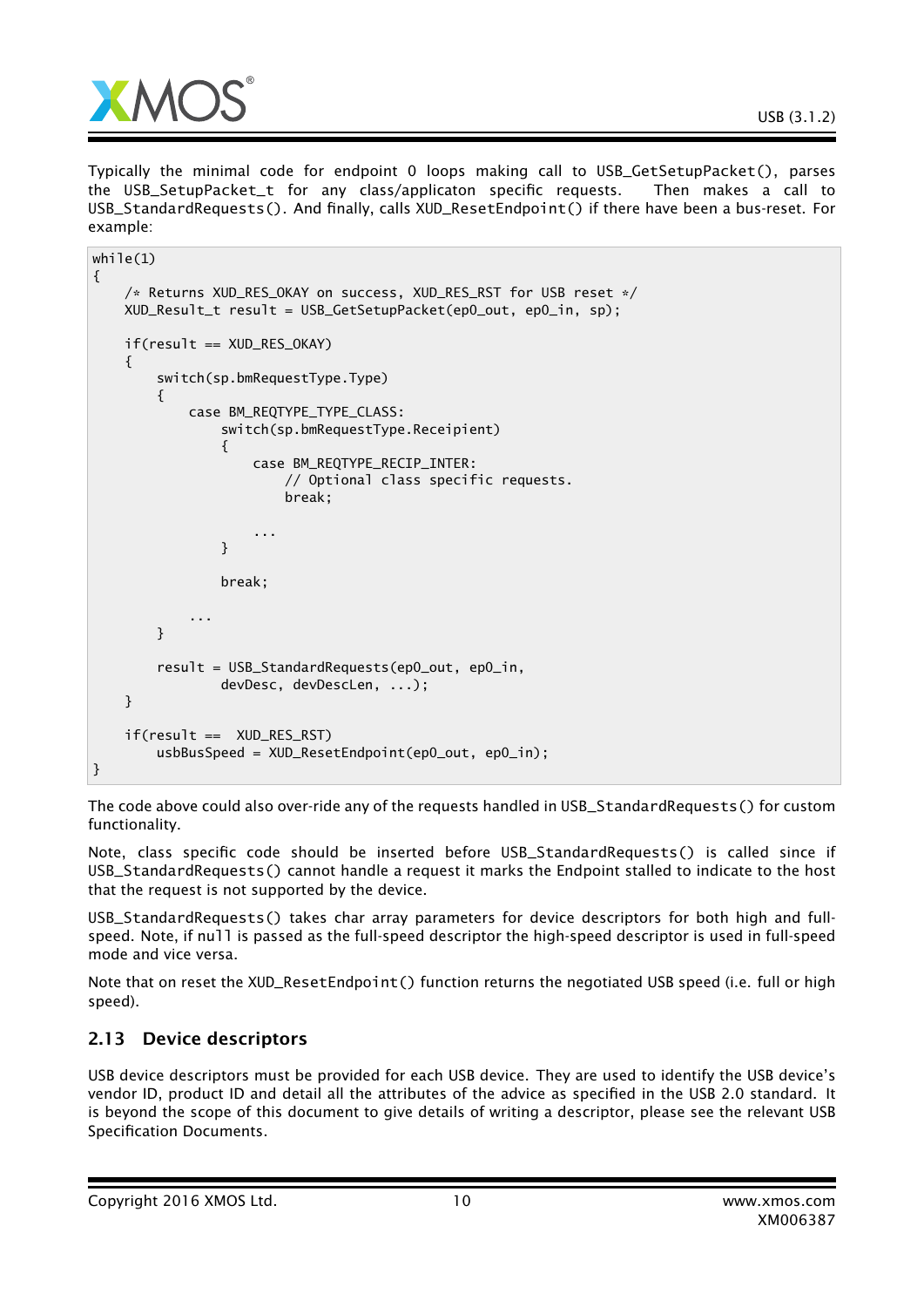



# 3 API

All USB functions can be accessed via the usb.h header:

#include <usb.h>

You will also have to add lib\_usb to the USED\_MODULES field of your application Makefile.

The application Makefile also needs to add flags to set the XUD\_SERIES\_SUPPORT define e.g.:

XCC\_FLAGS = ... -DXUD\_SERIES\_SUPPORT=XUD\_U\_SERIES

The possible values of this define are XUD\_U\_SERIES, XUD\_X200\_SERIES or XUD\_L\_SERIES to specify U-series, xCORE-200 series or L-series support respectively.

For L-series devices, the USB library uses the hardware clock 0 which is usually reserved as the default clock. To ensure other code using ports clocked of the default clock block still function correctly. The application Makefile should also change the default clock block to a different clock e.g.:

XCC\_FLAGS = ... -default-clkblk XS1\_CLKBLK\_5

This is *not* required for U-series of xCORE-200 series devices.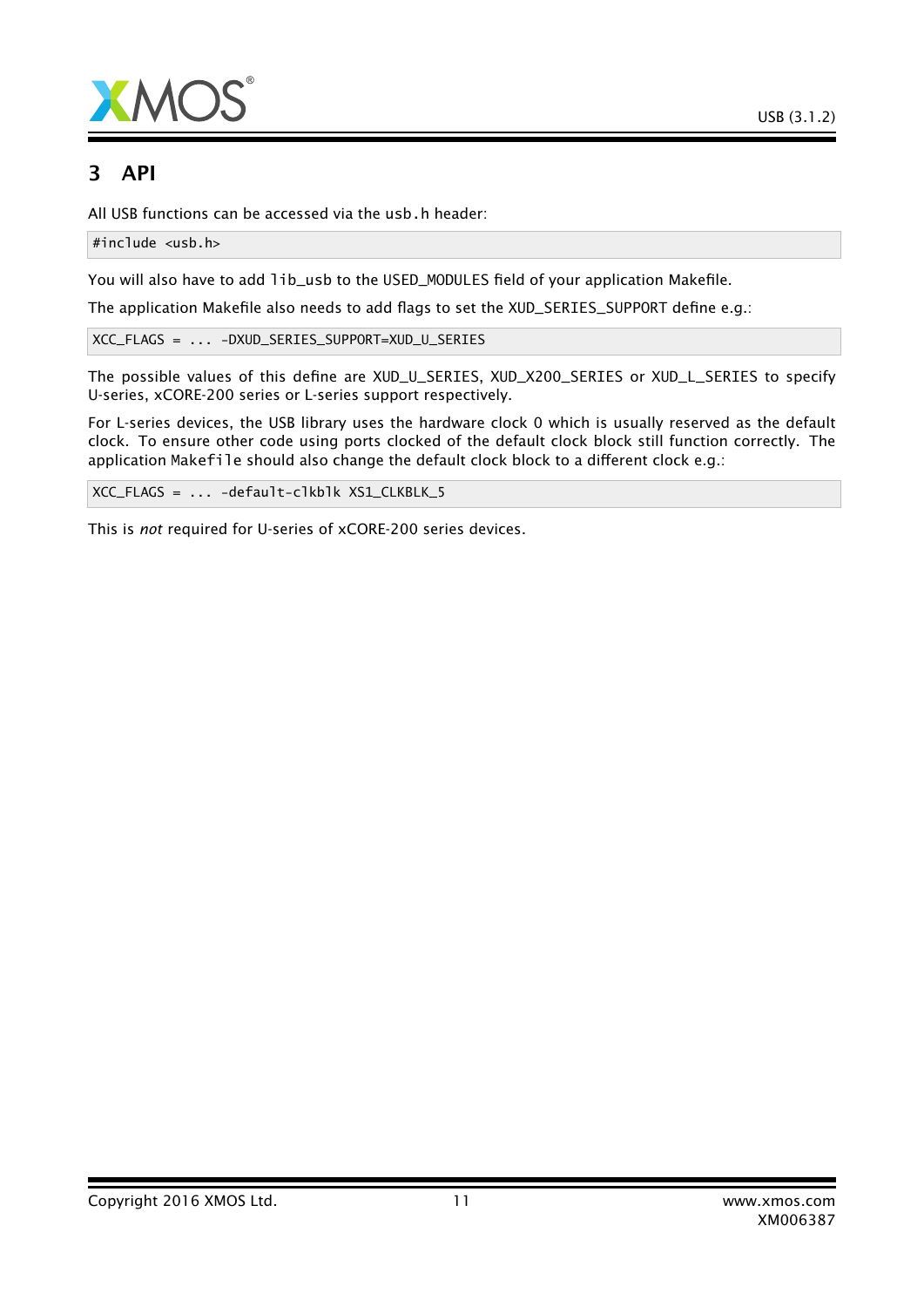

# 3.1 Creating an USB device task instance

| <b>Function</b>    | xud                                                                                                                                                                                                         |                                                                                                                                                                                                                                                                        |  |
|--------------------|-------------------------------------------------------------------------------------------------------------------------------------------------------------------------------------------------------------|------------------------------------------------------------------------------------------------------------------------------------------------------------------------------------------------------------------------------------------------------------------------|--|
| <b>Description</b> |                                                                                                                                                                                                             | USB device driver (U-series).<br>This performs the low-level USB I/O operations. Note that this needs to run in a thread<br>with at least 80 MIPS worst case execution speed.                                                                                          |  |
| <b>Type</b>        | void xud(chanend c_epOut[noEpOut],<br>static const size_t noEpOut,<br>chanend c_epIn[noEpIn],<br>static const size_t noEpIn,<br>chanend ?c_sof,<br>XUD_BusSpeed_t desiredSpeed,<br>XUD_PwrConfig pwrConfig) |                                                                                                                                                                                                                                                                        |  |
| <b>Parameters</b>  | c_ep0ut                                                                                                                                                                                                     | An array of channel ends, one channel end per output endpoint (USB<br>OUT transaction); this includes a channel to obtain requests on Endpoint<br>0.                                                                                                                   |  |
|                    | noEp0ut                                                                                                                                                                                                     | The number of output endpoints, should be at least 1 (for Endpoint 0).                                                                                                                                                                                                 |  |
|                    | $c$ _epIn                                                                                                                                                                                                   | An array of channel ends, one channel end per input endpoint (USB IN<br>transaction); this includes a channel to respond to requests on Endpoint<br>0.                                                                                                                 |  |
|                    | noEpIn                                                                                                                                                                                                      | The number of input endpoints, should be at least 1 (for Endpoint 0).                                                                                                                                                                                                  |  |
|                    | $c$ _sof                                                                                                                                                                                                    | A channel to receive SOF tokens on. This channel must be connected<br>to a process that can receive a token once every 125 ms. If tokens are<br>not read, the USB layer will lock up. If no SOF tokens are required null<br>should be used for this parameter.         |  |
|                    | desiredSpeed                                                                                                                                                                                                |                                                                                                                                                                                                                                                                        |  |
|                    |                                                                                                                                                                                                             | This parameter specifies what speed the device will attempt to run at<br>i.e. full-speed (ie 12Mbps) or high-speed (480Mbps) if supported by the<br>host. Pass XUD_SPEED_HS if high-speed is desired or XUD_SPEED_FS if<br>not. Low speed USB is not supported by XUD. |  |
|                    | pwrConfig                                                                                                                                                                                                   | Specifies whether the device is bus or self-powered. When self-powered<br>the XUD will monitor the VBUS line for host disconnections. This is<br>required for compliance reasons. Valid values are XUD_PWR_SELF and<br>XUD_PWR_BUS.                                    |  |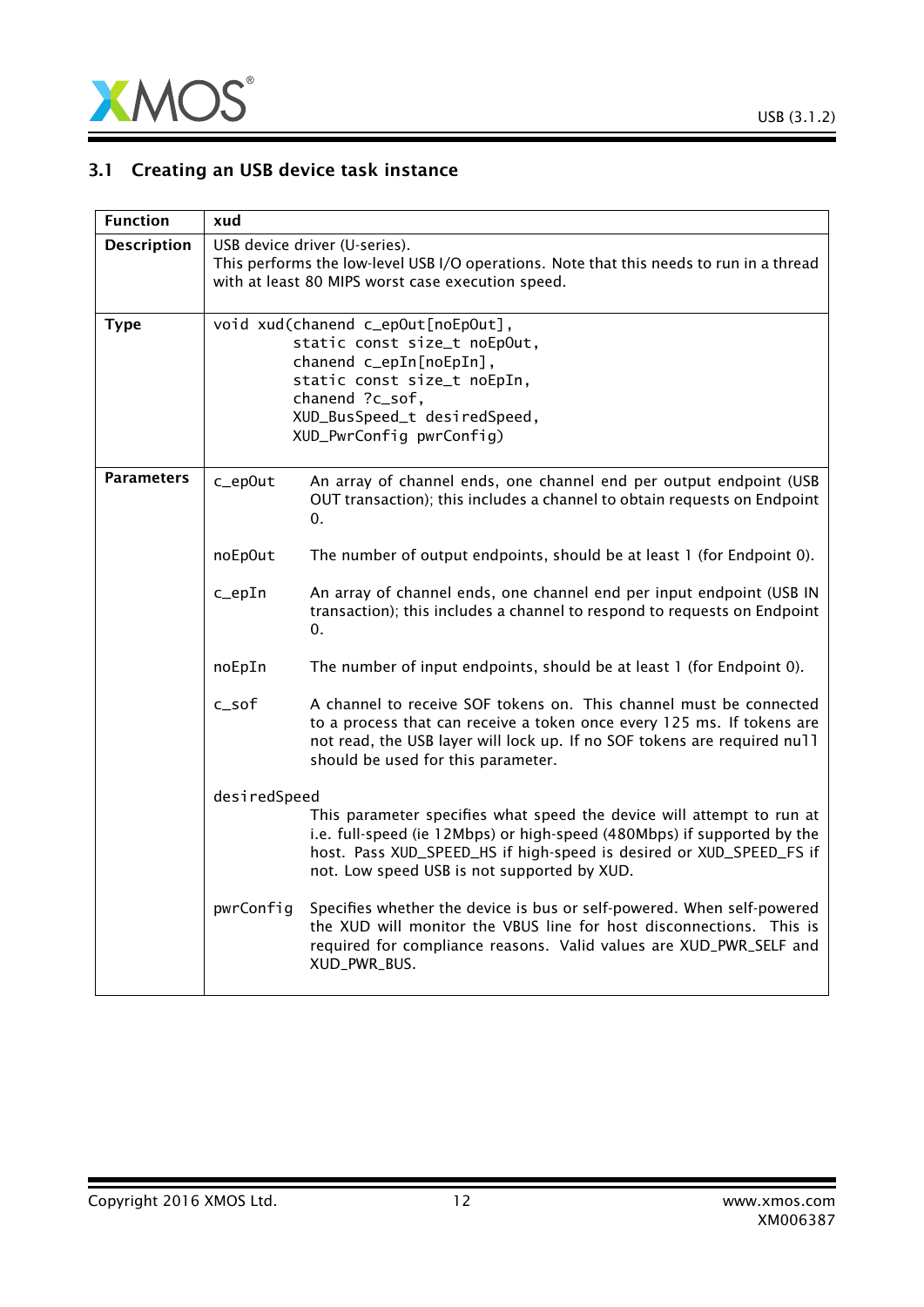

| <b>Function</b>    | xud_l_series                                                                                                                                                                                                                                                 |                                                                                                                                                                                                                                                                        |  |
|--------------------|--------------------------------------------------------------------------------------------------------------------------------------------------------------------------------------------------------------------------------------------------------------|------------------------------------------------------------------------------------------------------------------------------------------------------------------------------------------------------------------------------------------------------------------------|--|
| <b>Description</b> |                                                                                                                                                                                                                                                              | USB device driver (L-series).<br>This performs the low-level USB I/O operations. Note that this needs to run in a thread<br>with at least 80 MIPS worst case execution speed.                                                                                          |  |
| <b>Type</b>        | void<br>xud_l_series(chanend c_epOut[noEpOut],<br>static const size_t noEpOut,<br>chanend c_epIn[noEpIn],<br>static const size_t noEpIn,<br>chanend ?c_sof,<br>client output_gpio_if ?p_usb_rst,<br>XUD_BusSpeed_t desiredSpeed,<br>XUD_PwrConfig pwrConfig) |                                                                                                                                                                                                                                                                        |  |
| <b>Parameters</b>  | c_ep0ut                                                                                                                                                                                                                                                      | An array of channel ends, one channel end per output endpoint (USB<br>OUT transaction); this includes a channel to obtain requests on Endpoint<br>0.                                                                                                                   |  |
|                    | noEp0ut                                                                                                                                                                                                                                                      | The number of output endpoints, should be at least 1 (for Endpoint 0).                                                                                                                                                                                                 |  |
|                    | $c$ _epIn                                                                                                                                                                                                                                                    | An array of channel ends, one channel end per input endpoint (USB IN<br>transaction); this includes a channel to respond to requests on Endpoint<br>0.                                                                                                                 |  |
|                    | noEpIn                                                                                                                                                                                                                                                       | The number of input endpoints, should be at least 1 (for Endpoint 0).                                                                                                                                                                                                  |  |
|                    | $c$ _sof                                                                                                                                                                                                                                                     | A channel to receive SOF tokens on. This channel must be connected<br>to a process that can receive a token once every 125 ms. If tokens are<br>not read, the USB layer will lock up. If no SOF tokens are required null<br>should be used for this parameter.         |  |
|                    | p_usb_rst                                                                                                                                                                                                                                                    | This is a GPIO interface which should be current to the external phy<br>reset line. See the GPIO library for details on the interface.es.                                                                                                                              |  |
|                    | desiredSpeed                                                                                                                                                                                                                                                 | This parameter specifies what speed the device will attempt to run at<br>i.e. full-speed (ie 12Mbps) or high-speed (480Mbps) if supported by the<br>host. Pass XUD_SPEED_HS if high-speed is desired or XUD_SPEED_FS if<br>not. Low speed USB is not supported by XUD. |  |
|                    | pwrConfig                                                                                                                                                                                                                                                    | Specifies whether the device is bus or self-powered. When self-powered<br>the XUD will monitor the VBUS line for host disconnections. This is<br>required for compliance reasons. Valid values are XUD_PWR_SELF and<br>XUD_PWR_BUS.                                    |  |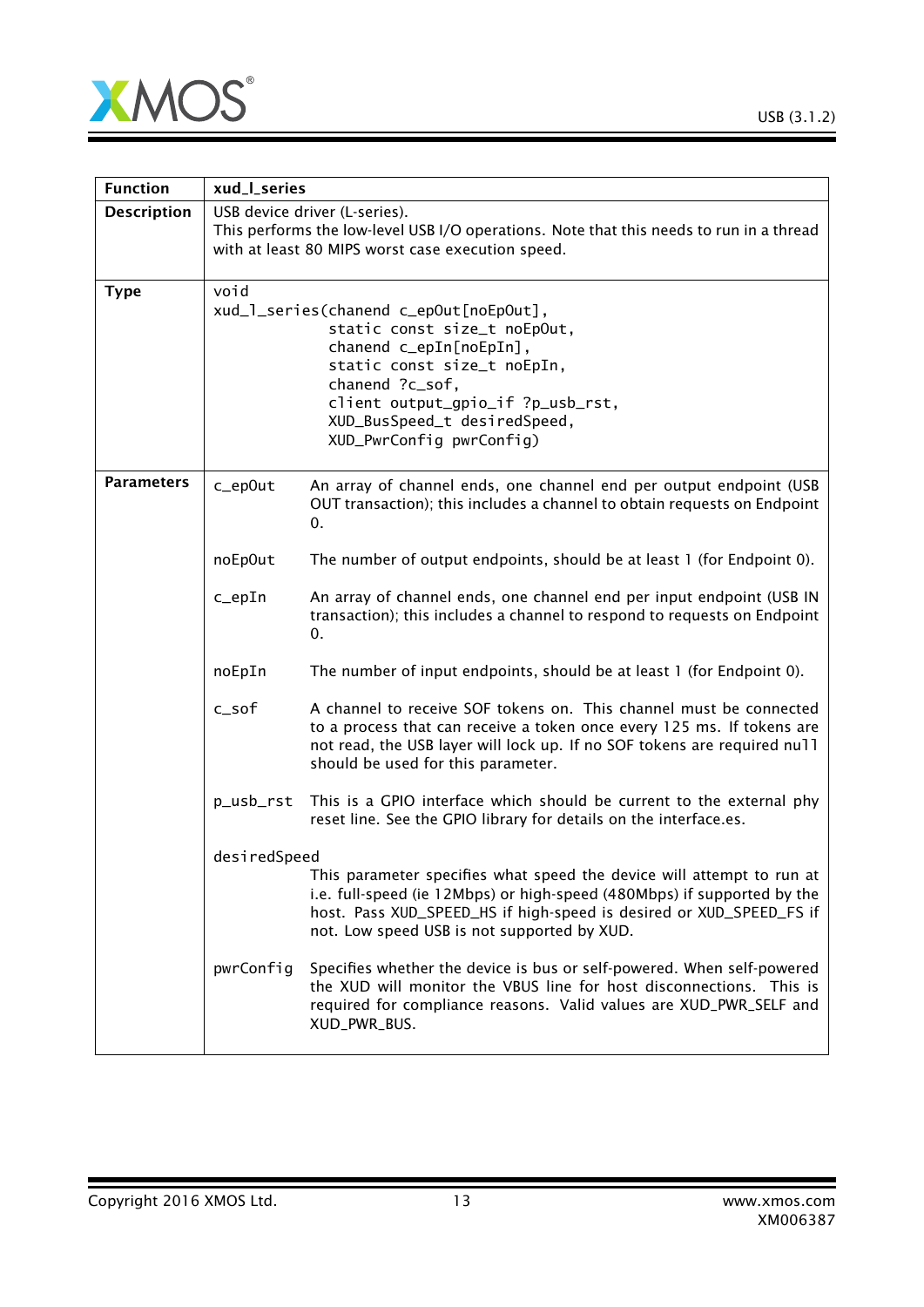

# <span id="page-13-0"></span>3.2 The XUD Endpoint API

#### 3.2.1 Supporting types

<span id="page-13-2"></span>

| <b>Type</b>        | XUD_Result_t                                            |
|--------------------|---------------------------------------------------------|
| <b>Description</b> | Type containing the result of a endpoint function call. |
| <b>Values</b>      | XUD_RES_RST<br>A USB reset has occurred.                |
|                    | XUD_RES_OKAY<br>Operation completed successfully.       |
|                    | XUD_RES_ERR<br>An error has occurred.                   |

#### 3.2.2 Setting up the endpoint

<span id="page-13-1"></span>

| <b>Type</b> | XUD_ep                                         |
|-------------|------------------------------------------------|
| Description | Opaque type representing endpoint identifiers. |

| <b>Function</b>    | <b>XUD_InitEp</b>                                  |                                                                                                                                                                                                                                                   |  |  |
|--------------------|----------------------------------------------------|---------------------------------------------------------------------------------------------------------------------------------------------------------------------------------------------------------------------------------------------------|--|--|
| <b>Description</b> |                                                    | Initialises an XUD_ep.                                                                                                                                                                                                                            |  |  |
| Type               | XUD_ep XUD_InitEp(chanend c_ep, XUD_EpType epType) |                                                                                                                                                                                                                                                   |  |  |
| <b>Parameters</b>  | $C$ $ep$                                           | Endpoint channel to be connected to the XUD library.                                                                                                                                                                                              |  |  |
|                    | epType                                             | Indicates the type of the endpoint. Legal types<br>include:<br>XUD_EPTYPE_CTL (Endpoint 0), XUD_EPTYPE_BUL (Bulk endpoint),<br>XUD_EPTYPE_ISO (Isochronous endpoint), XUD_EPTYPE_INT (Interrupt<br>endpoint), XUD_EPTYPE_DIS (Endpoint not used). |  |  |
| <b>Returns</b>     | Endpoint identifier                                |                                                                                                                                                                                                                                                   |  |  |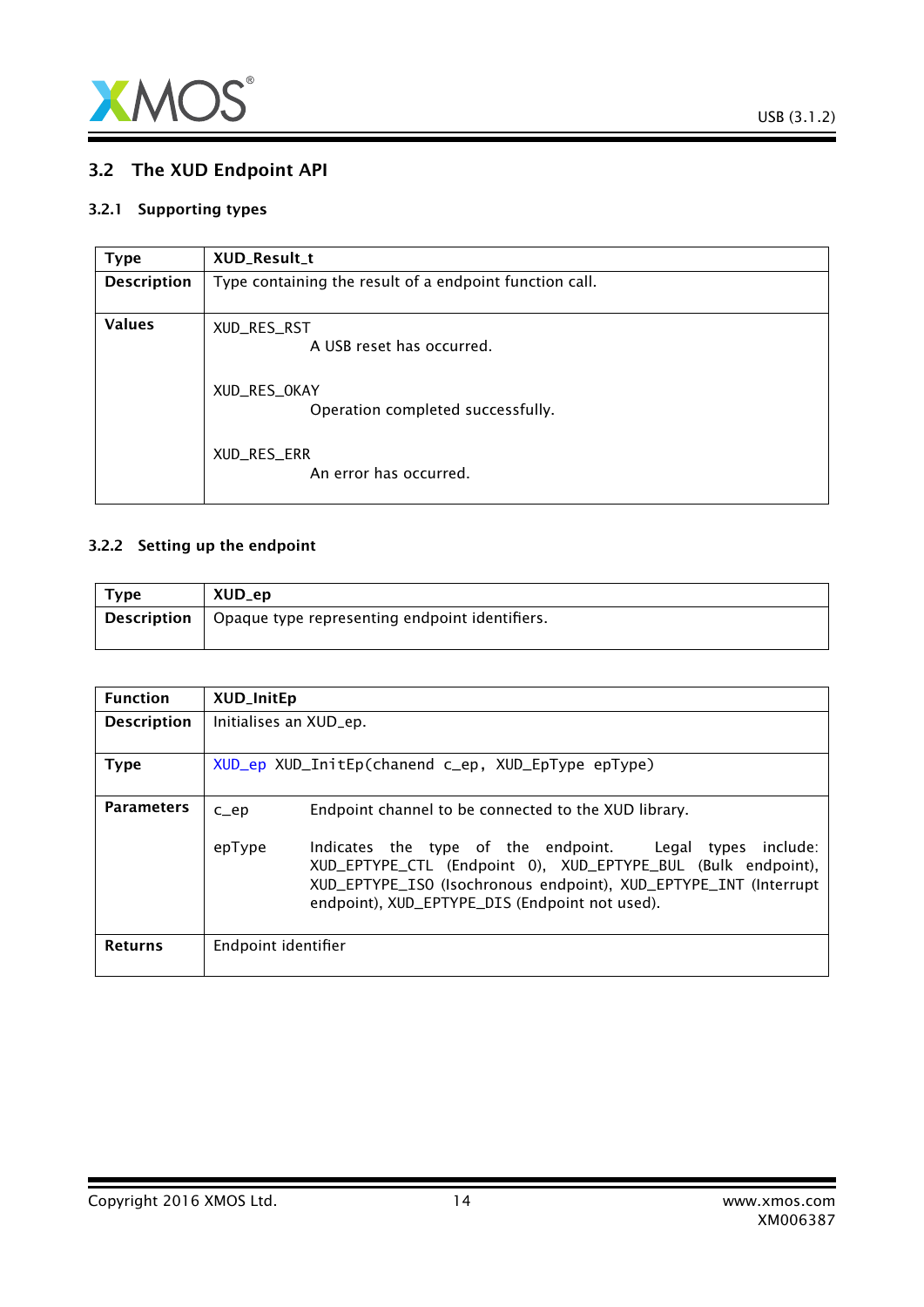

#### 3.2.3 OUT endpoint data handling

| <b>Function</b>    | <b>XUD_GetBuffer</b>                                                                                                                                                                    |                                                                                                        |  |
|--------------------|-----------------------------------------------------------------------------------------------------------------------------------------------------------------------------------------|--------------------------------------------------------------------------------------------------------|--|
| <b>Description</b> | This function must be called by a thread that deals with an OUT endpoint.<br>When the host sends data, the low-level driver will fill the buffer. It pauses until data<br>is available. |                                                                                                        |  |
| <b>Type</b>        |                                                                                                                                                                                         | XUD_Result_t XUD_GetBuffer(XUD_ep ep_out,<br>unsigned char buffer $[]$ ,<br>unsigned &length)          |  |
| <b>Parameters</b>  | ep_out                                                                                                                                                                                  | The OUT endpoint identifier (created by XUD_InitEP).                                                   |  |
|                    | buffer                                                                                                                                                                                  | The buffer in which to store data received from the host. The buffer is<br>assumed to be word aligned. |  |
|                    | length                                                                                                                                                                                  | The number of bytes written to the buffer                                                              |  |
| <b>Returns</b>     |                                                                                                                                                                                         | XUD_RES_OKAY on success                                                                                |  |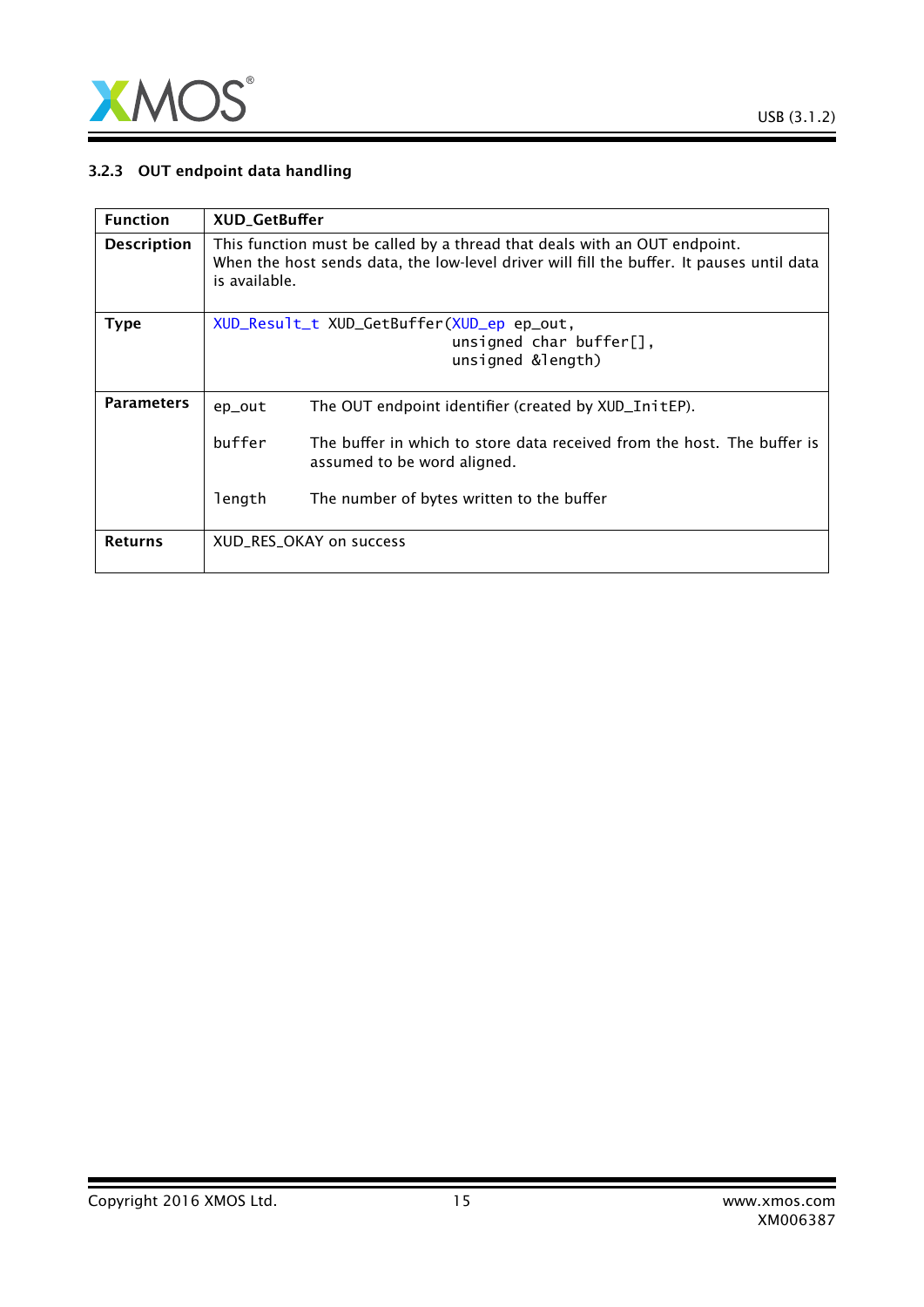

#### 3.2.4 OUT endpoint data handling (asynchronous)

| <b>Function</b>    | XUD_SetReady_Out                                |                                                                                                        |
|--------------------|-------------------------------------------------|--------------------------------------------------------------------------------------------------------|
| <b>Description</b> | Marks an OUT endpoint as ready to receive data. |                                                                                                        |
| <b>Type</b>        |                                                 | int XUD_SetReady_Out(XUD_ep ep, unsigned char buffer[])                                                |
| <b>Parameters</b>  | ep                                              | The OUT endpoint identifier (created by XUD_InitEp).                                                   |
|                    | buffer                                          | The buffer in which to store data received from the host. The buffer is<br>assumed to be word aligned. |
| <b>Returns</b>     |                                                 | XUD_RES_OKAY on success                                                                                |

| <b>Function</b>    | <b>XUD GetData Select</b>                                            |                                                                 |
|--------------------|----------------------------------------------------------------------|-----------------------------------------------------------------|
| <b>Description</b> | Select handler function for receiving OUT endpoint data in a select. |                                                                 |
| <b>Type</b>        | void XUD_GetData_Select(chanend c,                                   |                                                                 |
|                    |                                                                      | XUD_ep ep,                                                      |
|                    |                                                                      | unsigned &length,                                               |
|                    |                                                                      | XUD_Result_t &result)                                           |
|                    |                                                                      |                                                                 |
| <b>Parameters</b>  | C                                                                    | The chanend related to the endpoint                             |
|                    | ep                                                                   | The OUT endpoint identifier (created by XUD_InitEp).            |
|                    | length                                                               | Passed by reference. The number of bytes written to the buffer, |
|                    | result                                                               | XUD_Result_t passed by reference. XUD_RES_OKAY on success       |
|                    |                                                                      |                                                                 |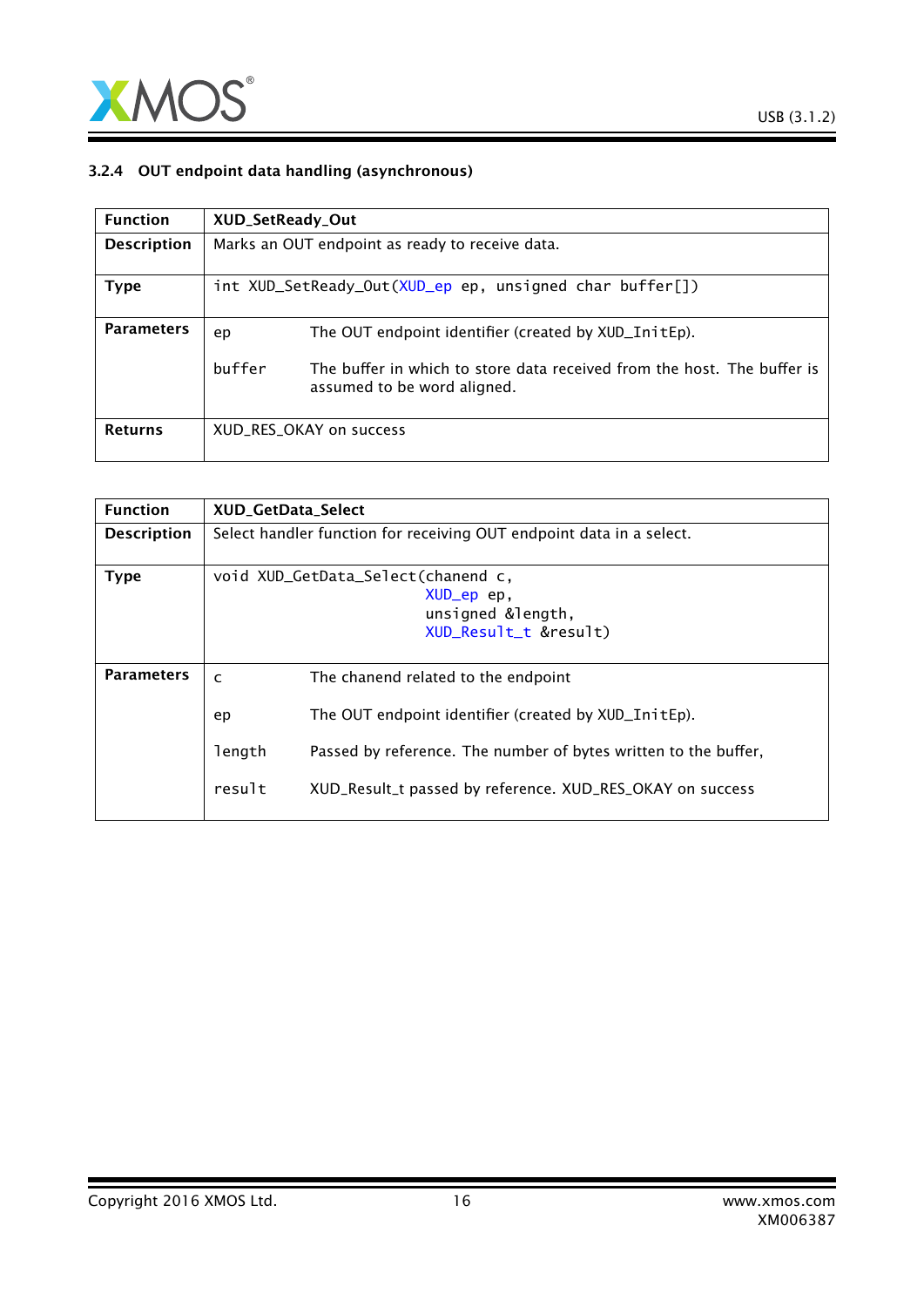

#### 3.2.5 IN endpoint data handling

| <b>Function</b>    | <b>XUD SetBuffer</b>                                                                                                                                                     |
|--------------------|--------------------------------------------------------------------------------------------------------------------------------------------------------------------------|
| <b>Description</b> | This function must be called by a thread that deals with an IN endpoint.<br>When the host asks for data, the low-level driver will transmit the buffer to the host.      |
| <b>Type</b>        | XUD_Result_t XUD_SetBuffer(XUD_ep ep_in,<br>unsigned char buffer $[]$ ,<br>unsigned datalength)                                                                          |
| <b>Parameters</b>  | The endpoint identifier (created by XUD_InitEp).<br>$ep_1n$<br>buffer<br>The buffer of data to transmit to the host.<br>datalength<br>The number of bytes in the buffer. |
| <b>Returns</b>     | XUD RES OKAY on success                                                                                                                                                  |

| <b>Function</b>    | XUD_SetBuffer_EpMax                                                                                                                                                                                                                                |                                                                                                                      |
|--------------------|----------------------------------------------------------------------------------------------------------------------------------------------------------------------------------------------------------------------------------------------------|----------------------------------------------------------------------------------------------------------------------|
| <b>Description</b> | Similar to XUD_SetBuffer but breaks up data transfers into smaller packets.<br>This function must be called by a thread that deals with an IN endpoint. When the<br>host asks for data, the low-level driver will transmit the buffer to the host. |                                                                                                                      |
| <b>Type</b>        |                                                                                                                                                                                                                                                    | XUD_Result_t XUD_SetBuffer_EpMax(XUD_ep ep_in,<br>unsigned char buffer[],<br>unsigned datalength,<br>unsigned epMax) |
| <b>Parameters</b>  | $ep_in$                                                                                                                                                                                                                                            | The IN endpoint identifier (created by XUD_InitEp).                                                                  |
|                    | buffer                                                                                                                                                                                                                                             | The buffer of data to transmit to the host.                                                                          |
|                    | datalength                                                                                                                                                                                                                                         | The number of bytes in the buffer.                                                                                   |
|                    | epMax                                                                                                                                                                                                                                              | The maximum packet size in bytes.                                                                                    |
| <b>Returns</b>     | XUD_RES_OKAY on success                                                                                                                                                                                                                            |                                                                                                                      |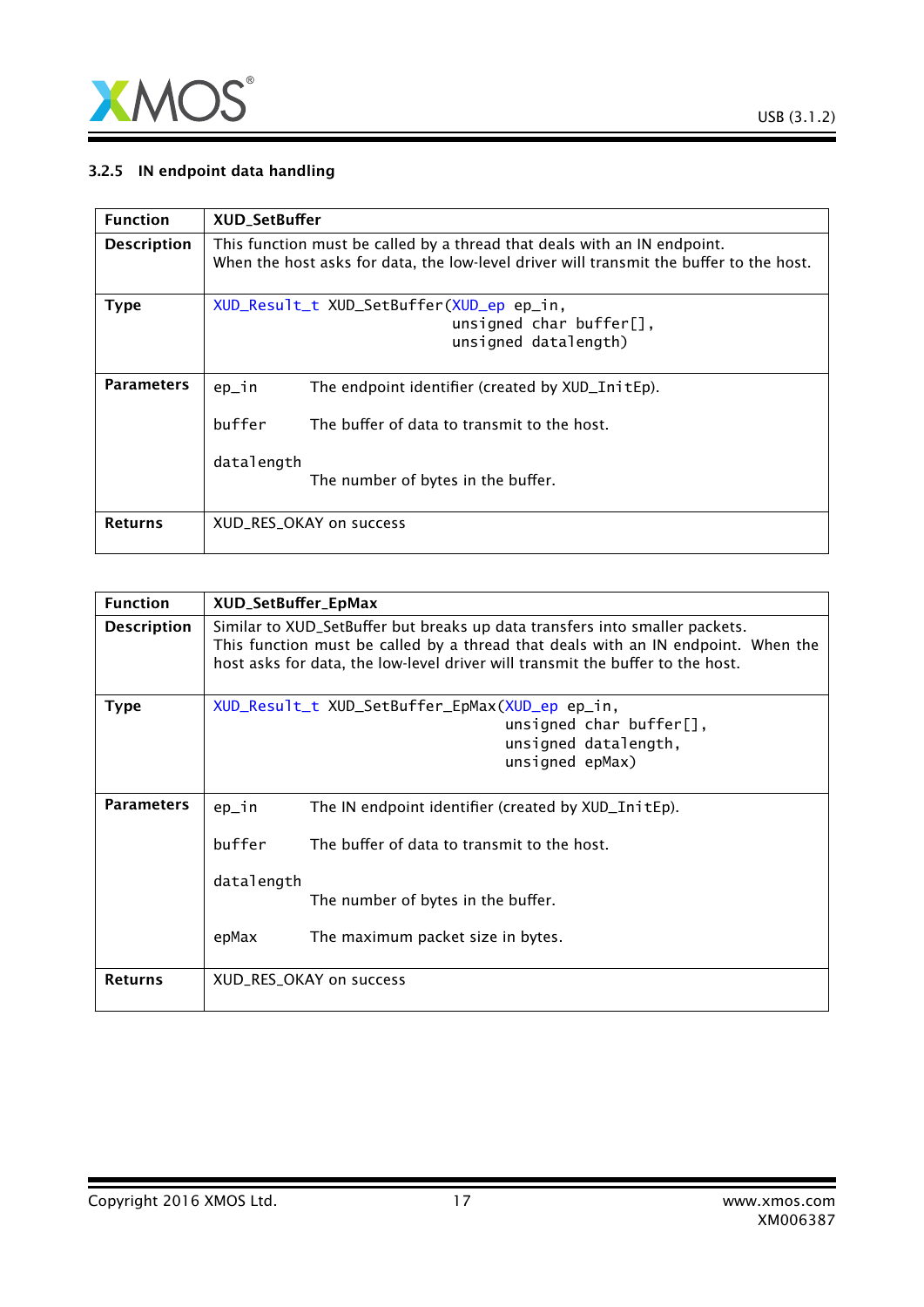

#### 3.2.6 IN endpoint data handling (asynchronous)

| <b>Function</b>    | XUD_SetReady_In                                 |                                                                                    |
|--------------------|-------------------------------------------------|------------------------------------------------------------------------------------|
| <b>Description</b> | Marks an IN endpoint as ready to transmit data. |                                                                                    |
| <b>Type</b>        |                                                 | XUD_Result_t XUD_SetReady_In(XUD_ep ep,<br>unsigned char buffer $[]$ ,<br>int len) |
| <b>Parameters</b>  | ep                                              | The IN endpoint identifier (created by XUD_InitEp).                                |
|                    | buffer                                          | The buffer to transmit to the host. The buffer is assumed be word<br>aligned.      |
|                    | len                                             | The length of the data to transmit.                                                |
| <b>Returns</b>     |                                                 | XUD RES OKAY on success                                                            |

| <b>Function</b>    | XUD_SetData_Select                                                     |  |
|--------------------|------------------------------------------------------------------------|--|
| <b>Description</b> | Select handler function for transmitting IN endpoint data in a select. |  |
| Type               | void XUD_SetData_Select(chanend c, XUD_ep ep, XUD_Result_t &result)    |  |
| <b>Parameters</b>  | The chanend related to the endpoint<br>$\mathsf{C}$                    |  |
|                    | The IN endpoint identifier (created by XUD_InitEp).<br>ep              |  |
|                    | result<br>Passed by reference. XUD_RES_OKAY on success                 |  |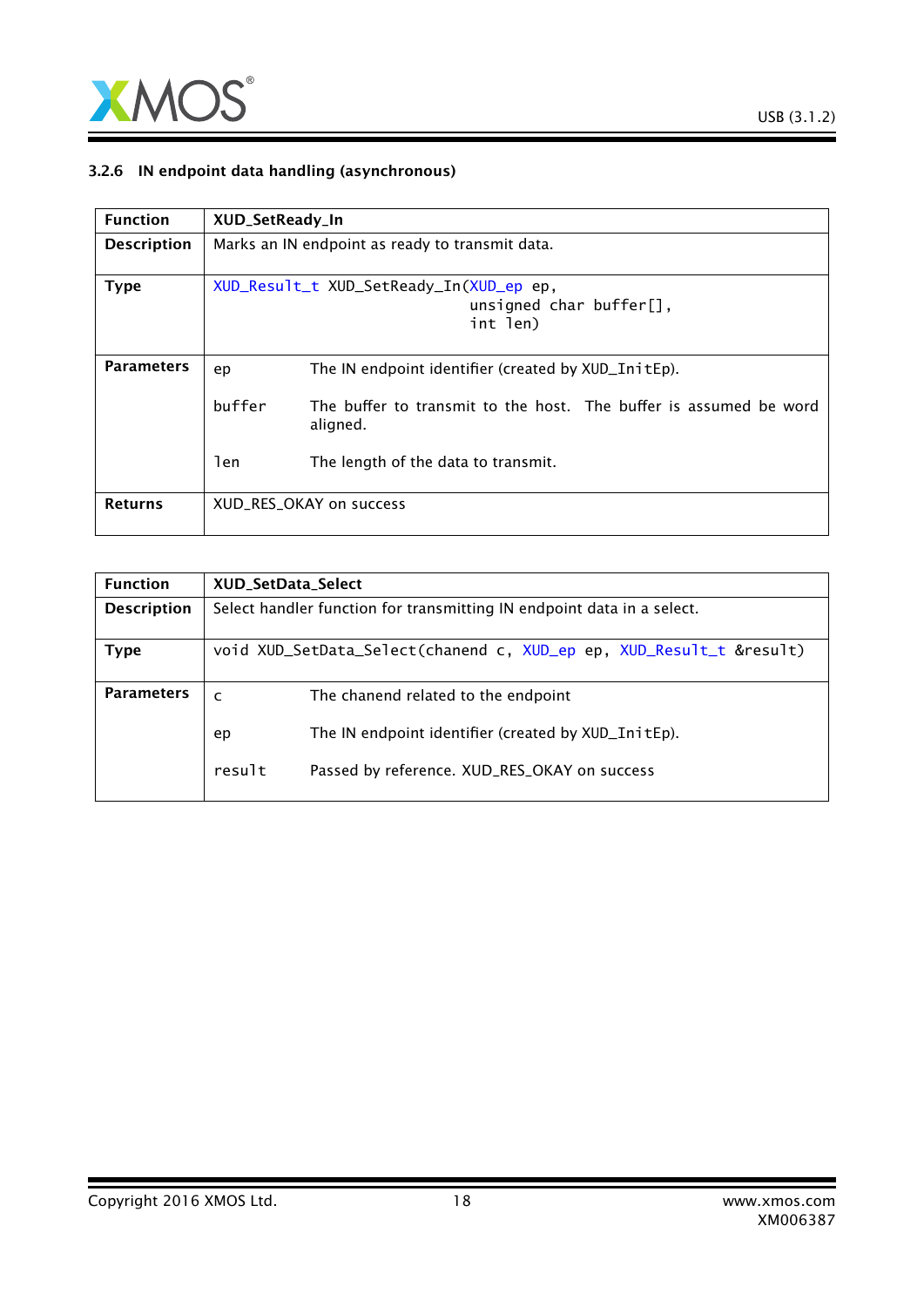

# 3.3 Endpoint0 utility functions

| <b>Function</b>    |                                                                                                                                                                                                                                                                                                           | <b>XUD_DoGetRequest</b>                                                                                                    |  |
|--------------------|-----------------------------------------------------------------------------------------------------------------------------------------------------------------------------------------------------------------------------------------------------------------------------------------------------------|----------------------------------------------------------------------------------------------------------------------------|--|
| <b>Description</b> | Performs a combined XUD_SetBuffer and XUD_GetBuffer.<br>It transmits the buffer of the given length over the ep_in endpoint to answer an<br>IN request, and then waits for a 0 length Status OUT transaction on ep_out. This<br>function is normally called to handle Get control requests to Endpoint 0. |                                                                                                                            |  |
| <b>Type</b>        | XUD_Result_t XUD_DoGetRequest(XUD_ep ep_out,<br>XUD_ep ep_in,<br>unsigned char buffer[],<br>unsigned length,<br>unsigned requested)                                                                                                                                                                       |                                                                                                                            |  |
| <b>Parameters</b>  | ep_out                                                                                                                                                                                                                                                                                                    | The endpoint identifier that handles Endpoint 0 OUT data in the XUD<br>manager.                                            |  |
|                    | ep_in                                                                                                                                                                                                                                                                                                     | The endpoint identifier that handles Endpoint 0 IN data in the XUD man-<br>ager.                                           |  |
|                    | buffer                                                                                                                                                                                                                                                                                                    | The data to send in response to the IN transaction. Note that this data<br>is chopped up in fragments of at most 64 bytes. |  |
|                    | length                                                                                                                                                                                                                                                                                                    | Length of data to be sent.                                                                                                 |  |
|                    | requested                                                                                                                                                                                                                                                                                                 | The length that the host requested, (Typically pass the value wLength).                                                    |  |
| <b>Returns</b>     |                                                                                                                                                                                                                                                                                                           | XUD_RES_OKAY on success                                                                                                    |  |

| <b>Function</b>    | XUD_DoSetRequestStatus                                                                                                                                        |
|--------------------|---------------------------------------------------------------------------------------------------------------------------------------------------------------|
| <b>Description</b> | This function sends an empty packet back on the next IN request with PID1.<br>It is normally used by Endpoint 0 to acknowledge success of a control transfer. |
| Type               | XUD_Result_t XUD_DoSetRequestStatus(XUD_ep ep_in)                                                                                                             |
| <b>Parameters</b>  | The Endpoint 0 IN identifier to the XUD manager.<br>ep_in                                                                                                     |
| <b>Returns</b>     | XUD_RES_OKAY on success                                                                                                                                       |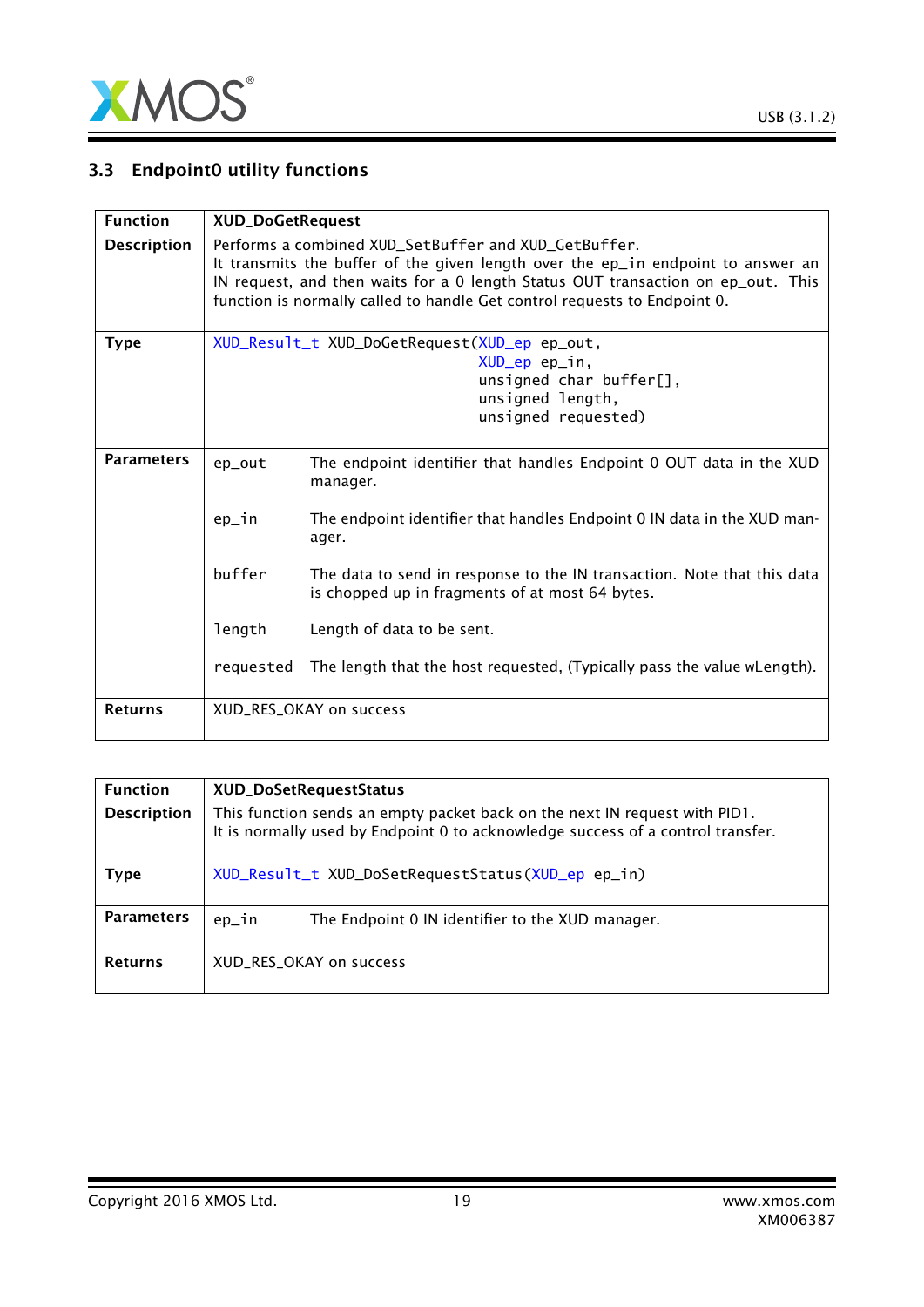



| <b>Function</b>    | XUD_SetDevAddr                                                                                                                                              |
|--------------------|-------------------------------------------------------------------------------------------------------------------------------------------------------------|
| <b>Description</b> | Sets the device's address.<br>This function must be called by Endpoint 0 once a setDeviceAddress request is<br>made by the host.<br>Must be run on USB core |
| <b>Type</b>        | XUD_Result_t XUD_SetDevAddr(unsigned addr)                                                                                                                  |
| <b>Parameters</b>  | addr<br>New device address.                                                                                                                                 |

| <b>Function</b>    | XUD_SetStall                                                                                                                             |
|--------------------|------------------------------------------------------------------------------------------------------------------------------------------|
| <b>Description</b> | Mark an endpoint as STALLed.<br>It is cleared automatically if a SETUP received on the endpoint.<br>Must be run on same tile as XUD core |
| Type               | void XUD_SetStall(XUD_ep ep)                                                                                                             |
| <b>Parameters</b>  | XUD_ep type.<br>ep                                                                                                                       |

| <b>Function</b>    | XUD_SetStallByAddr                                                                                                                                                                                            |
|--------------------|---------------------------------------------------------------------------------------------------------------------------------------------------------------------------------------------------------------|
| <b>Description</b> | Mark an endpoint as STALL based on its EP address.<br>Cleared automatically if a SETUP received on the endpoint. Note: the IN bit of the<br>endpoint address is used.<br>Must be run on same tile as XUD core |
| <b>Type</b>        | void XUD_SetStallByAddr(int epNum)                                                                                                                                                                            |
| <b>Parameters</b>  | Endpoint number.<br>epNum                                                                                                                                                                                     |

| <b>Function</b>    | XUD_ClearStall                                                           |
|--------------------|--------------------------------------------------------------------------|
| <b>Description</b> | Mark an endpoint as NOT STALLed.<br>Must be run on same tile as XUD core |
| <b>Type</b>        | void XUD_ClearStall(XUD_ep ep)                                           |
| <b>Parameters</b>  | XUD_ep type.<br>ep                                                       |

Copyright 2016 XMOS Ltd. 20 www.xmos.com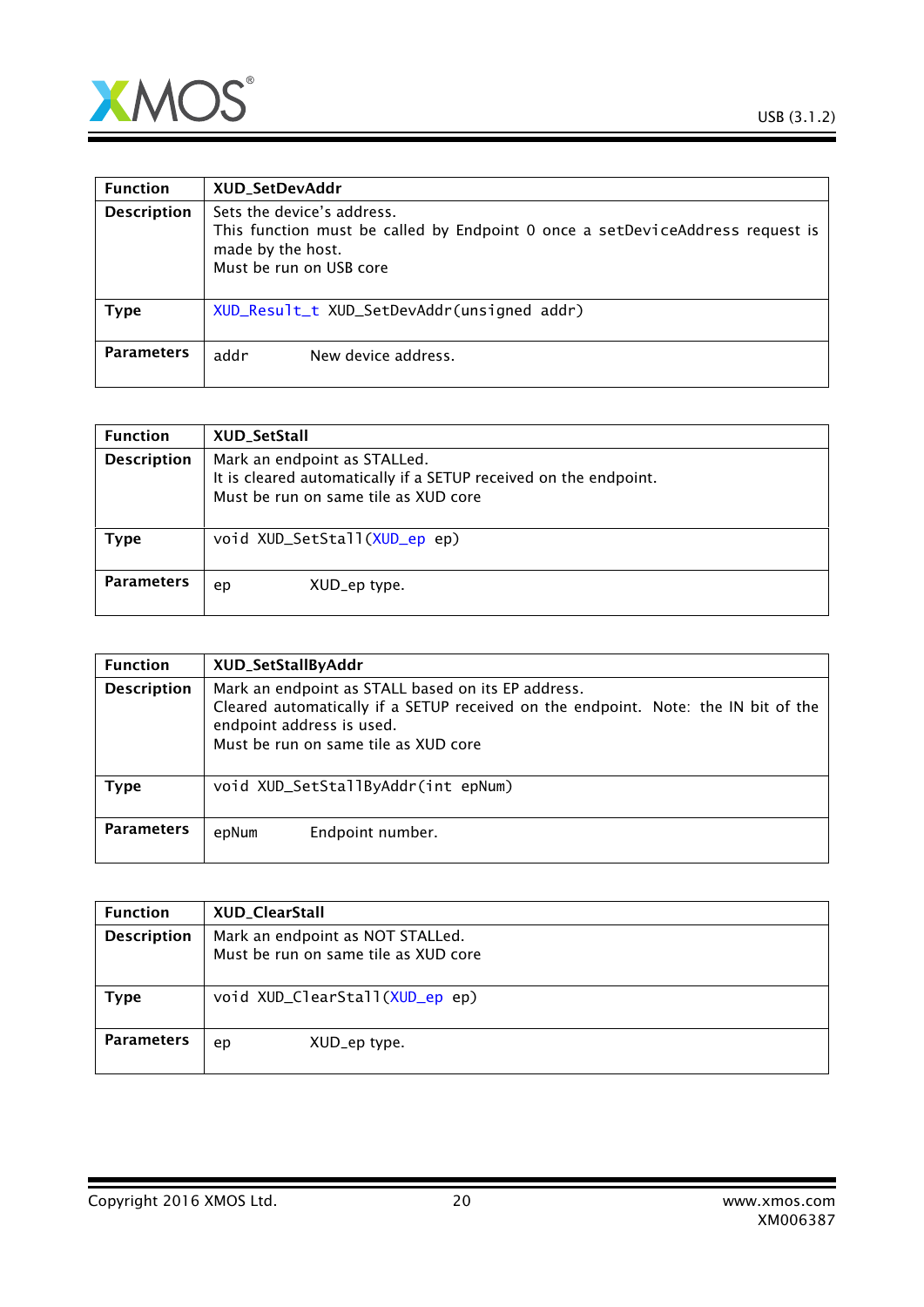

| <b>Function</b>    | XUD_ClearStallByAddr                                                                                                                                  |  |
|--------------------|-------------------------------------------------------------------------------------------------------------------------------------------------------|--|
| <b>Description</b> | Mark an endpoint as NOT STALLed based on its EP address.<br>Note: the IN bit of the endpoint address is used.<br>Must be run on same tile as XUD core |  |
| Type               | void XUD_ClearStallByAddr(int epNum)                                                                                                                  |  |
| <b>Parameters</b>  | Endpoint number.<br>epNum                                                                                                                             |  |

| <b>Function</b>    | <b>XUD_ResetEndpoint</b>                                                                                                                                                                                                                                                                                                                         |
|--------------------|--------------------------------------------------------------------------------------------------------------------------------------------------------------------------------------------------------------------------------------------------------------------------------------------------------------------------------------------------|
| <b>Description</b> | This function will complete a reset on an endpoint.<br>Can take one or two XUD_ep as parameters (the second parameter can be set to<br>null). The return value should be inspected to find the new bus-speed. In Endpoint 0<br>typically two endpoints are reset (IN and OUT). In other endpoints null can be passed<br>as the second parameter. |
| <b>Type</b>        | XUD_BusSpeed_t XUD_ResetEndpoint(XUD_ep one, XUD_ep &?two)                                                                                                                                                                                                                                                                                       |
| <b>Parameters</b>  | IN or OUT endpoint identifier to perform the reset on.<br>one<br>Optional second IN or OUT endpoint structure to perform a reset on.<br>two                                                                                                                                                                                                      |
| <b>Returns</b>     | Either XUD_SPEED_HS - the host has accepted that this device can execute at high<br>speed, or XUD_SPEED_FS - the device is runnig at full speed.                                                                                                                                                                                                 |

| <b>Function</b>    | <b>XUD SetTestMode</b>                                                          |                                                    |  |
|--------------------|---------------------------------------------------------------------------------|----------------------------------------------------|--|
| <b>Description</b> | Enable a specific USB test mode in XUD.<br>Must be run on same tile as XUD core |                                                    |  |
| <b>Type</b>        |                                                                                 | void XUD_SetTestMode(XUD_ep ep, unsigned testMode) |  |
| <b>Parameters</b>  | ep                                                                              | XUD_ep type (must be endpoint 0 in or out)         |  |
|                    | testMode                                                                        | The desired test-mode                              |  |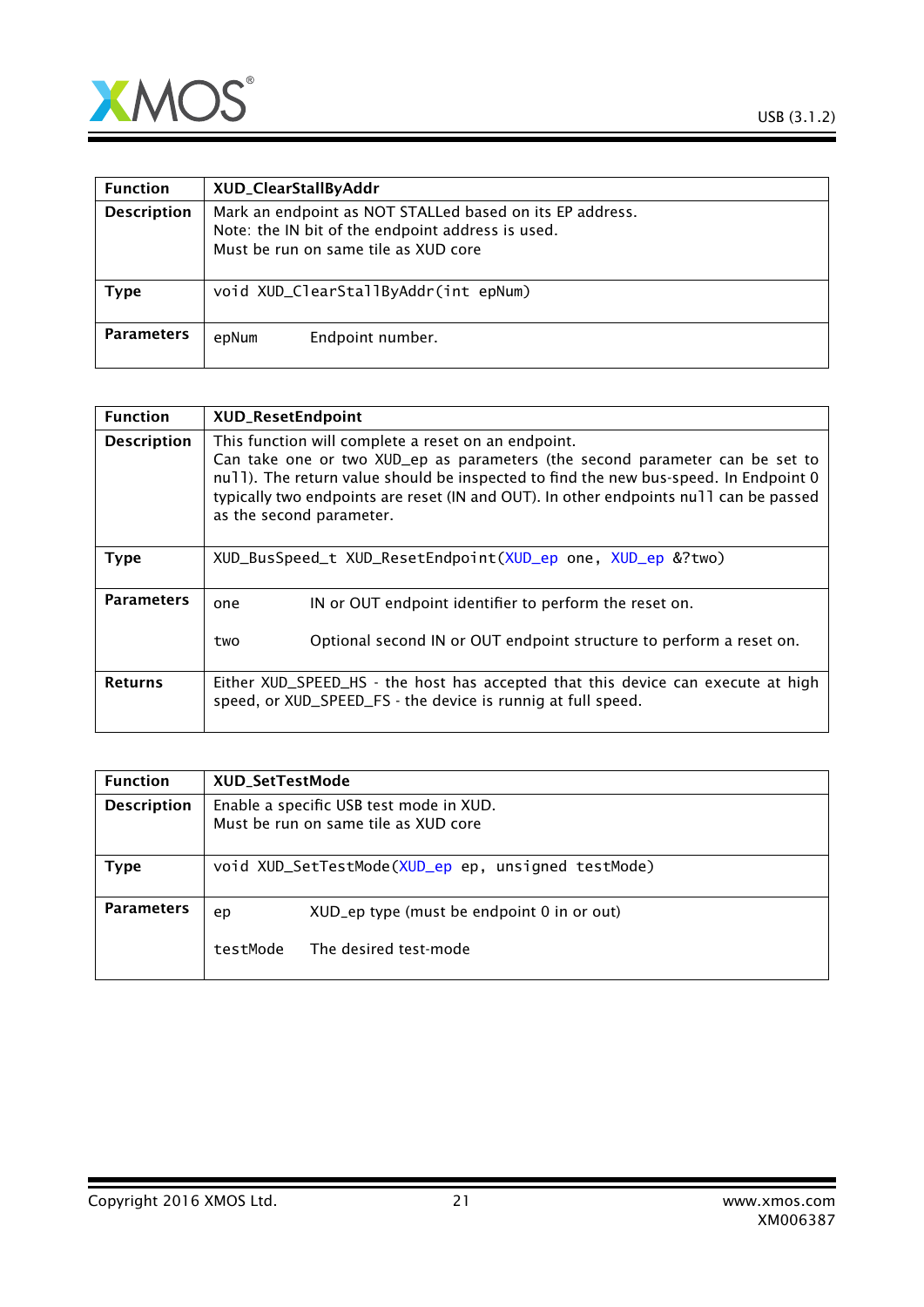

<span id="page-21-0"></span>

| <b>Type</b>        | USB_BmRequestType_t                                                                                                |
|--------------------|--------------------------------------------------------------------------------------------------------------------|
| <b>Description</b> | Data structure describing a USB request type.                                                                      |
| <b>Fields</b>      | unsigned char Recipient<br>Where the request is directed to:.                                                      |
|                    | • 0b00000: Device * 0b00001: Specific interface * 0b00010: Specific<br>endpoint * 0b00011: Other element in device |
|                    | unsigned char Type<br>The type of the request:.                                                                    |
|                    | • Ob00: Standard request * Ob01: Class specific request * Ob10:<br>Request by vendor specific driver               |
|                    | unsigned char Direction<br>The direction of the request:.                                                          |
|                    | • 0 (Host->Dev) $*$ 1 (Dev->Host)                                                                                  |

<span id="page-21-1"></span>

| <b>Type</b>        | USB_SetupPacket_t                                                                                                                                     |  |
|--------------------|-------------------------------------------------------------------------------------------------------------------------------------------------------|--|
| <b>Description</b> | Setup packet data structure.                                                                                                                          |  |
| <b>Fields</b>      | USB_BmRequestType_t bmRequestType<br>Specifies direction of dataflow, type of rquest and recipient.                                                   |  |
|                    | unsigned char bRequest<br>Specifies the request.                                                                                                      |  |
|                    | unsigned short wValue<br>Host can use this to pass info to the device in its own way.                                                                 |  |
|                    | unsigned short wIndex<br>Typically used to pass index/offset such as interface or EP no.                                                              |  |
|                    | unsigned short wLength<br>Number of data bytes in the data stage (for Host $\rightarrow$ Device this this is<br>exact count, for Dev->Host is a max). |  |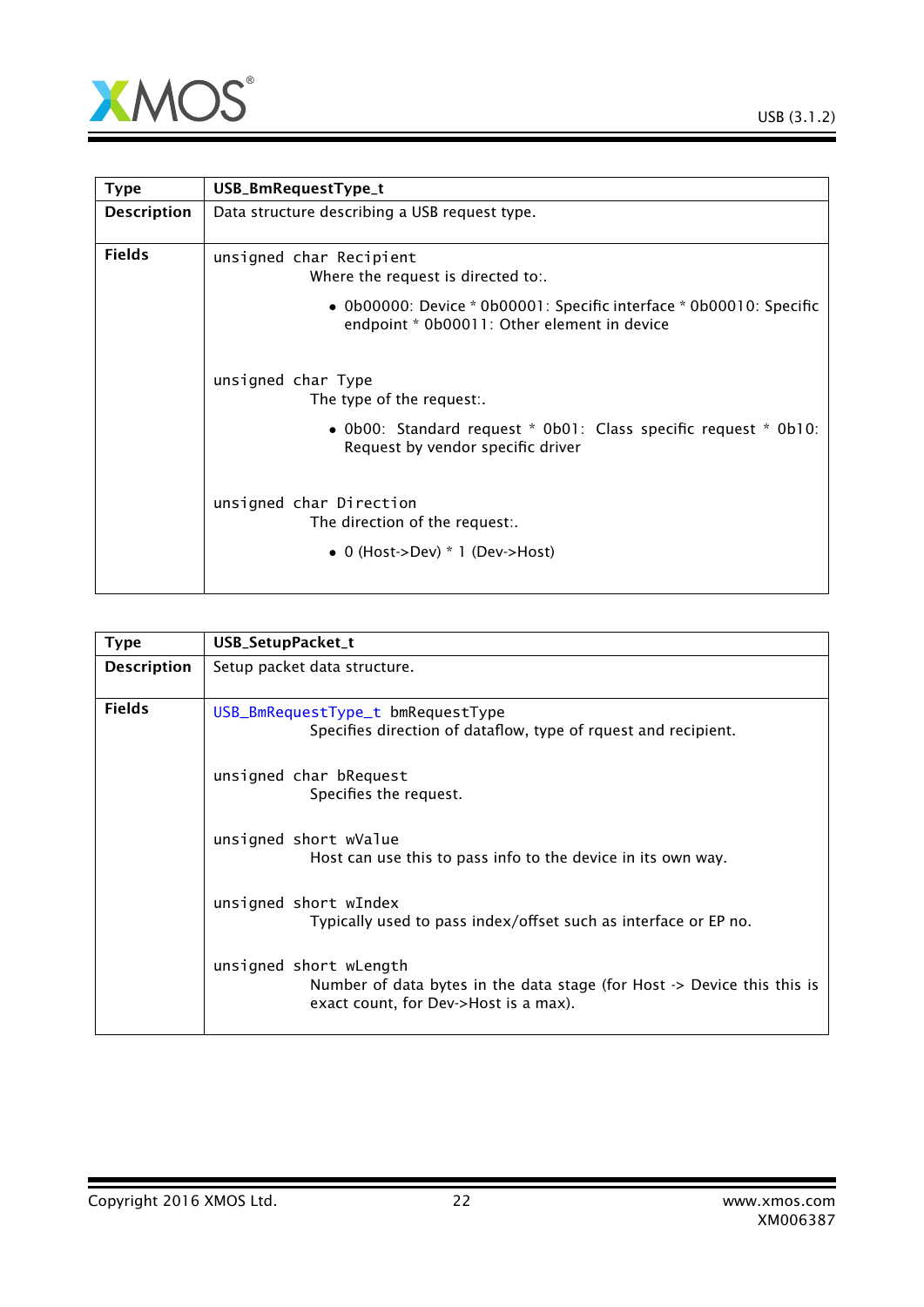

| <b>Function</b>    | USB_GetSetupPacket                             |                                                                                     |  |
|--------------------|------------------------------------------------|-------------------------------------------------------------------------------------|--|
| <b>Description</b> | ture.                                          | Receives a Setup data packet and parses it into the passed USB_SetupPacket_t struc- |  |
| <b>Type</b>        | XUD_Result_t USB_GetSetupPacket(XUD_ep ep_out, |                                                                                     |  |
|                    |                                                | XUD_ep ep_in,                                                                       |  |
|                    |                                                | USB_SetupPacket_t &sp)                                                              |  |
|                    |                                                |                                                                                     |  |
| <b>Parameters</b>  | ep_out                                         | OUT endpint from XUD                                                                |  |
|                    | $ep_in$                                        | IN endpoint to XUD                                                                  |  |
|                    | sp                                             | SetupPacket structure to be filled in (passed by ref)                               |  |
| <b>Returns</b>     |                                                | Returns XUD_RES_OKAY on success, XUD_RES_RST on bus reset                           |  |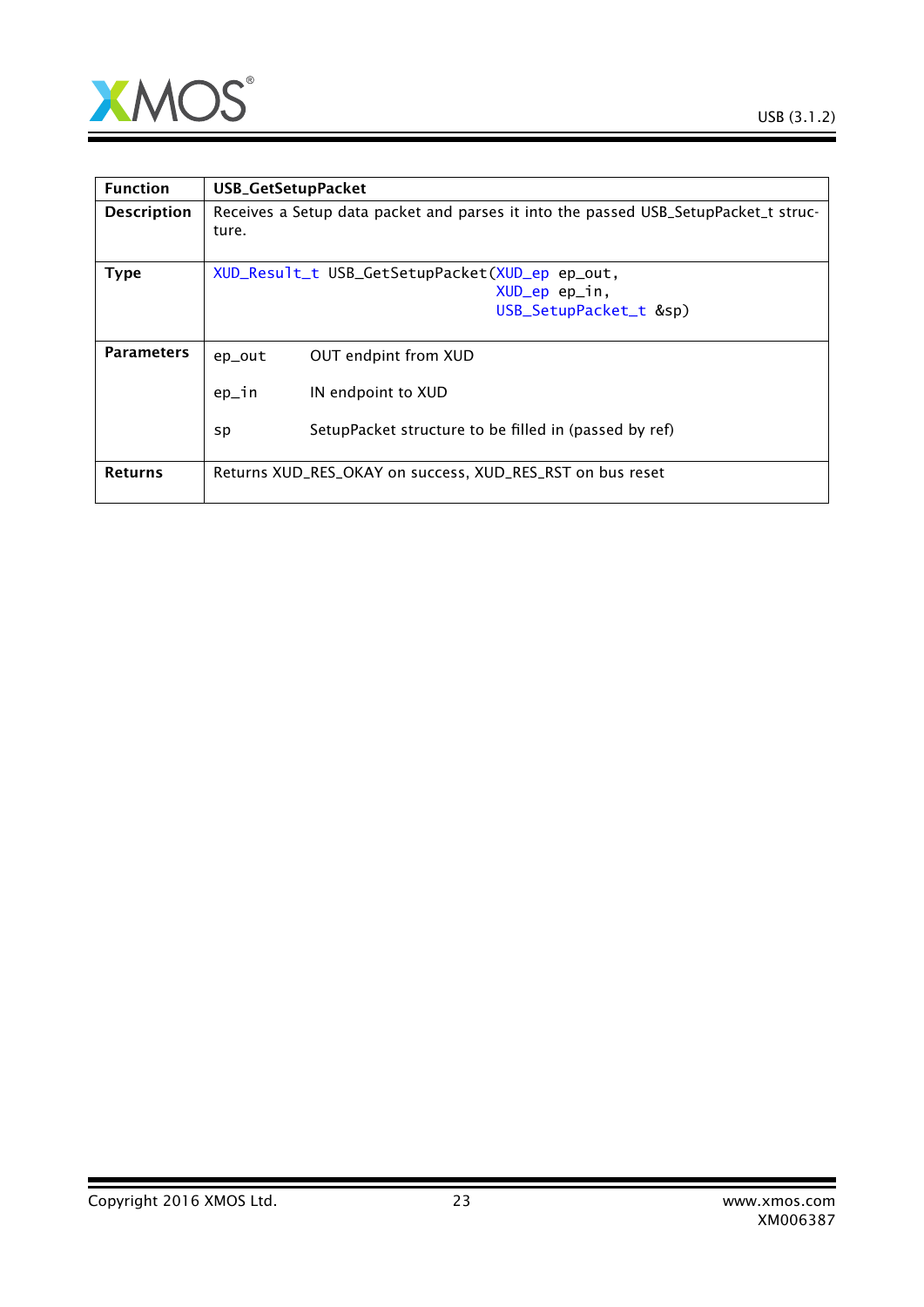

| <b>Function</b>    | <b>USB_StandardRequests</b>                                                                                                                                                                                                                                                                                                                                                                                                                                                                                                                                                                                                                                                                                                                                                                       |  |
|--------------------|---------------------------------------------------------------------------------------------------------------------------------------------------------------------------------------------------------------------------------------------------------------------------------------------------------------------------------------------------------------------------------------------------------------------------------------------------------------------------------------------------------------------------------------------------------------------------------------------------------------------------------------------------------------------------------------------------------------------------------------------------------------------------------------------------|--|
| <b>Description</b> | This function deals with common requests This includes Standard Device Requests<br>listed in table 9-3 of the USB 2.0 Spec all devices must respond to these requests, in<br>some cases a bare minimum implementation is provided and should be extended in<br>the devices EPO code It handles the following standard requests appropriately using<br>values passed to it:.<br>Get Device Descriptor (using devDesc_hs/devDesc_fs arguments)<br>Get Configuration Descriptor (using cfgDesc_hs/cfgDesc_fs arguments)<br>String requests (using strDesc argument)<br>Get Device_Qualifier Descriptor<br>Get Other-Speed Configuration Descriptor<br>Set/Clear Feature (Endpoint Halt)<br>Get/Set Interface<br>Set Configuration<br>If the request is not recognised the endpoint is marked STALLED |  |
| <b>Type</b>        | XUD_Result_t USB_StandardRequests(XUD_ep ep_out,<br>XUD_ep ep_in,<br>unsigned char ?devDesc_hs[],<br>int devDescLength_hs,<br>unsigned char ?cfgDesc_hs[],<br>int cfgDescLength_hs,<br>unsigned char ?devDesc_fs[],<br>int devDescLength_fs,<br>unsigned char ?cfgDesc_fs[],<br>int cfgDescLength_fs,<br>char *unsafe strDescs[],<br>int strDescsLength,<br>USB_SetupPacket_t &sp,<br>XUD_BusSpeed_t usbBusSpeed)                                                                                                                                                                                                                                                                                                                                                                                 |  |

*Continued on next page*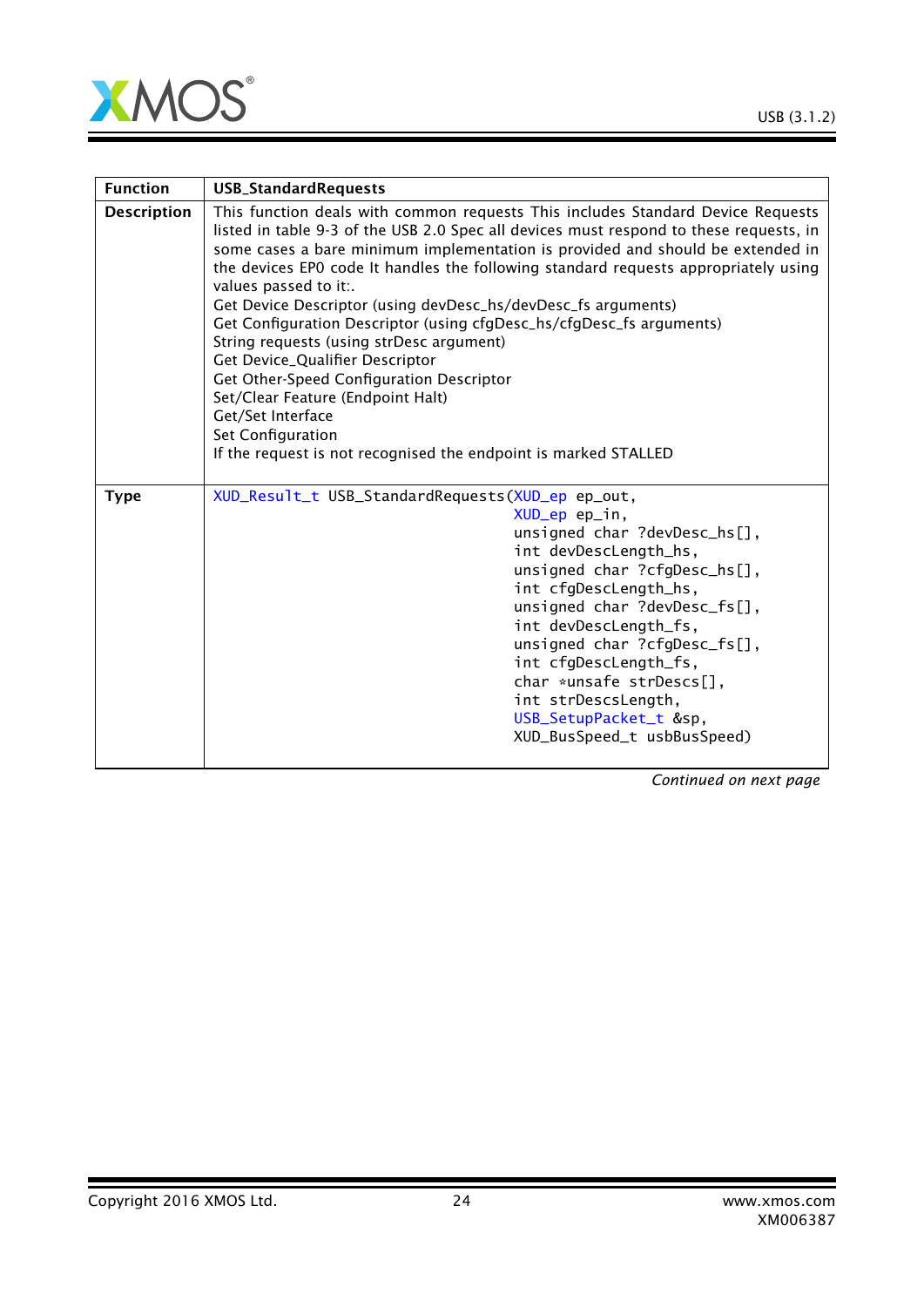

| <b>Parameters</b> | ep_out           | Endpoint from XUD (ep 0)                                                        |
|-------------------|------------------|---------------------------------------------------------------------------------|
|                   | ep_in            | Endpoint from XUD (ep 0)                                                        |
|                   | devDesc_hs       | The Device descriptor to use, encoded according to the USB standard             |
|                   | devDescLength_hs | Length of device descriptor in bytes                                            |
|                   | cfgDesc_hs       | Configuration descriptor                                                        |
|                   | cfgDescLength_hs | Length of config descriptor in bytes                                            |
|                   | devDesc_fs       | The Device descriptor to use, encoded according to the USB standard             |
|                   | devDescLength_fs | Length of device descriptor in bytes. If 0 the HS device descriptor is<br>used. |
|                   | cfgDesc_fs       | Configuration descriptor                                                        |
|                   | cfgDescLength_fs | Length of config descriptor in bytes. If 0 the HS config descriptor is<br>used. |
|                   | strDescs         |                                                                                 |
|                   | strDescsLength   |                                                                                 |
|                   | sp               | USB_SetupPacket_t (passed by ref) in which the setup data is returned           |
|                   | usbBusSpeed      | The current bus speed (XUD_SPEED_HS or XUD_SPEED_FS)                            |
| <b>Returns</b>    |                  | Returns XUD_RES_OKAY on success.                                                |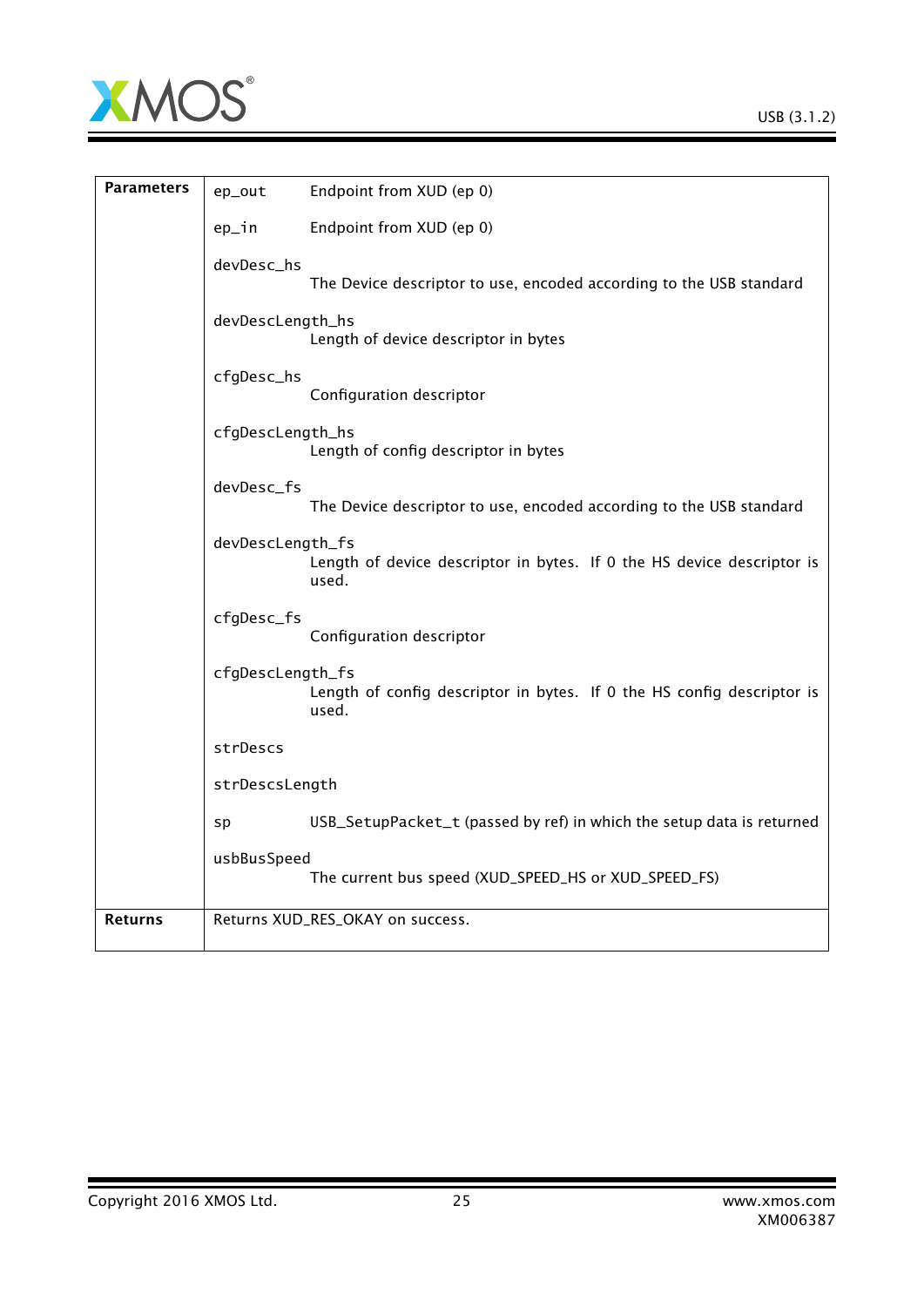

# APPENDIX A - Known Issues

There are no known issues with this library.